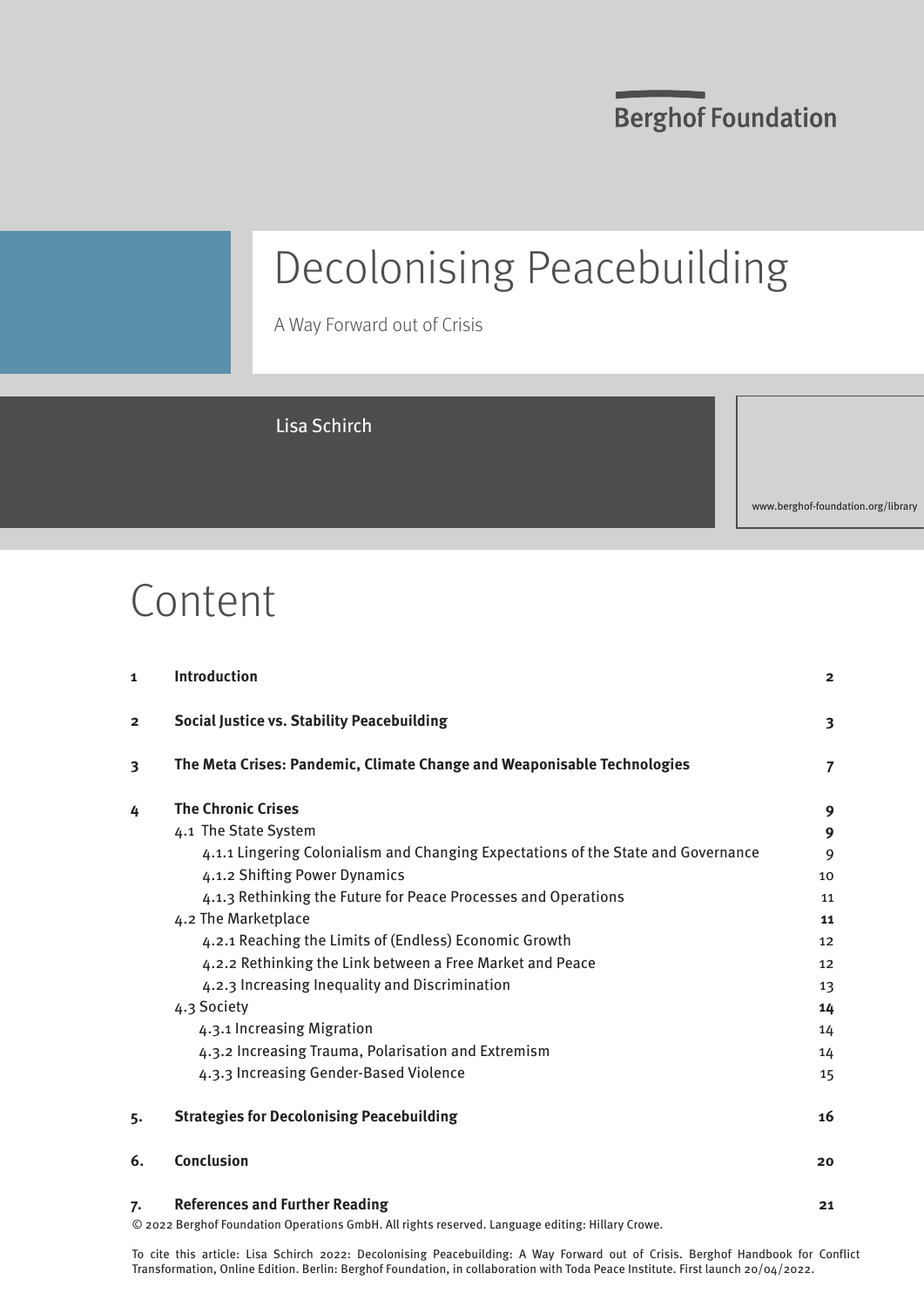## 1 Introduction<sup>1</sup>

The peacebuilding field faces a multitude of crises in the 2020s. The pandemic, climate change and weaponisable technologies could be seen as the three main threats in a global set of interacting meta calamities. A shifting state system, a dysfunctional market and a restless global society face rising economic inequality and mass migration, accelerating polarisation and extremism, and urgent demands for decolonisation, racial justice and an end to gender-based violence. This raises questions of whom the predominant state and economic system serves, and how divisions in society are changing. Current economic and political models offer little reprieve, and in some cases seem to be fuelling disorder rather than promoting the order or stability they aim to achieve. How will the peacebuilding field respond or transform given these challenges?

The peacebuilding field, including community-based organizations, international NGOs, governments, and international organizations, has tended to focus on reducing unnatural deaths from armed conflict. ACLED reports that from 2010-2020, the average fatalities from armed conflict totalled 100,000-150,000 per year (ACLED 2020). The Institute for Economics and Peace (IEP) offers a rosy view of peacebuilding successes; every \$1 invested in peacebuilding reduces the costs of violent conflict by \$16 (Institute for Economics and Peace 2021). Can peacebuilding processes help to address other premature deaths, such as the estimated five million extra deaths per year from climate change (Zhao et al. 2021)?

Within each crisis, there are seeds of new ways of organising society. At a UN Conference on Disaster Risk Reduction in 2015, then Japanese Prime Minister Shinzo Abe described crisis as an opportunity to "build back better". Disasters can act as a trigger to create nations and societies that are more resilient than before (Hallegatte et al. 2018). At the World Economic Forum in July 2020, world leaders called for a "new social contract" and "a great reset" to support the recovery from the pandemic and move towards a new order based on "social justice" that honours the dignity of every human being (Schwab 2020). The peacebuilding field needs its own great reset. The current crises offer an opportunity to build back better by decolonising peacebuilding theory and practice.

"Decolonising agendas" are emerging all over the world and relate to humanitarian aid, development, anthropology, sociology and many other facets of life, including peacebuilding. Decolonialism refers to the process of undoing colonial worldviews, institutions and impacts. In the last few years, various authors have begun laying out an agenda for decolonising peacebuilding (Ayindo 2017; Omer 2019; Linklater 2014; Beraia et al. 2019). The study of decoloniality, abolition and reparations is relevant to peacebuilding, both as an analytical framework that explains global patterns of grievance against political, economic and social systems, and as an agenda for how to build peace, foster social transformation and protect human security. This article explores and opens up for discussion and dialogue how the peacebuilding field can respond to the profound sense of chaos and unpredictability in today's world by addressing the colonial distortions of governance, economy and society.

The article begins by describing the evolution of the peacebuilding field in two related categories: one emphasising social justice, and the other, at the opposite end of the spectrum, emphasising stability. It provides a brief overview of the relatively recent, acute threats posed by the pandemic, climate change and weaponisable technology. It then describes how these three acute threats magnify troubling chronic threats within the state system, the market and in society, such as political marginalisation, economic inequality, structural injustice, polarisation and growing extremism. The final section then explores an agenda for

**<sup>1</sup>** The author wishes to acknowledge with gratitude the Berghof staff who offered detailed comments and suggestions for this article. Special thanks go to Berghof intern Fatim Selina Diaby for her valuable input and encouragement to identify a decolonising agenda for peacebuilding, and to Beatrix Austin and Véronique Dudouet for guidance throughout the writing process. Many of the ideas in this article stem from a workshop on "A Peace Research Agenda for the 21st Century" held in Tokyo by the Toda Peace Institute in December 2019. The author is also grateful to the faculty and students at the University of Notre Dame's Kroc Institute for International Peace Studies who offered comments, suggestions and resources for this article from their Decoloniality Working Group.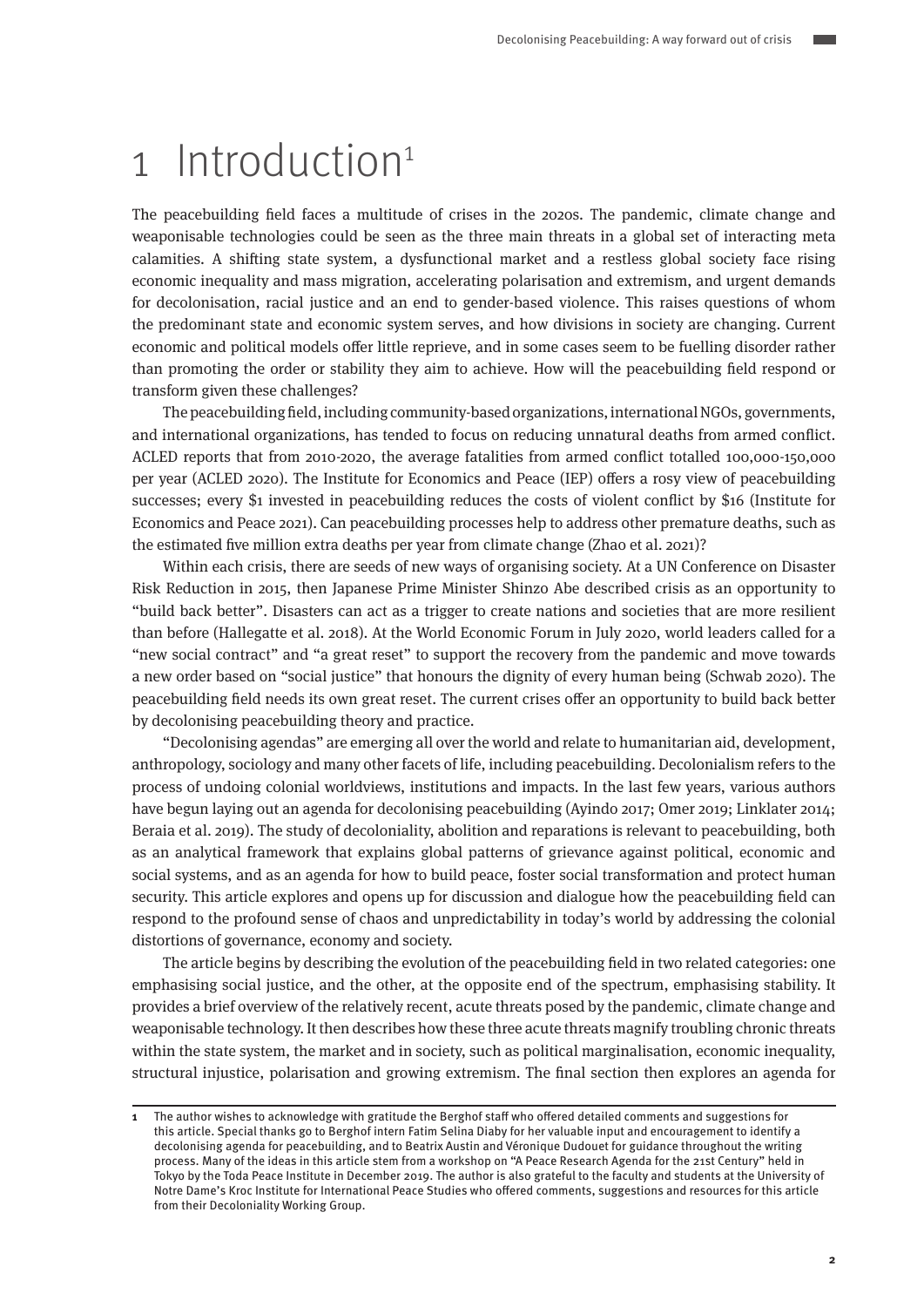decolonising peacebuilding. The article as a whole examines global trends affecting peacebuilding and offers provocative questions for the peacebuilding field, and its allies, to respond to: What would a "build back better" approach to peacebuilding look like, starting from the current triad of crises, which some have claimed constitute a "new world disorder"? Do these current crises offer any opportunities for healing and transformation? What would a "great reset" for the peacebuilding field look like in practice?

# 2 Social Justice vs. Stability Peacebuilding

There is broad agreement that the term "peacebuilding" represents a multifaceted approach to transforming conflict (Berghof Foundation 2019). It is generally agreed, too, that peacebuilding aims to address both structural and direct violence, and to achieve both negative and positive peace. Negative peace is the absence of war and direct forms of violence. Positive peace describes a broader concept of political, economic and social resilience and human security that prevents the outbreak of violent conflict by addressing structural violence. Peter Wallensteen's idea of "quality peace" suggests that a world that is sustainably resilient to shocks requires social justice (Wallensteen 2015). Positive peacebuilding seeks to design systems that do more good for more people and protect the most vulnerable.

However, in practice, there are significant disagreements over the goals, analytical frameworks, funding and implementation of peacebuilding. "Peacebuilding" has become a confusing term representing colonialism and Western military intervention to some, and local empowerment, social justice and nonviolent protest movements to others. It could be argued that the peacebuilding field has evolved into two distinct paradigms: stability peacebuilding focused primarily on a Western liberal negative peace, and social justice peacebuilding focused on local agency and pursuing positive peace.

Social justice peacebuilding grew out of civil society-led nonviolent social movements, such as those in the Philippines and South Africa which brought strides in democracy, human rights and social cohesion. From the 1960s through to the early 1990s, marginalised communities expanded peacebuilding efforts that centred on intersectional social justice ethics and collective action against repressive and authoritarian regimes. Social justice peacebuilding aims to shift power and build social, economic and political equity. Peacebuilding processes like dialogue, mediation and restorative justice grew out of the forms of governance that preceded the state, such as tribal and Indigenous methods of conflict management and transformation (Tuso and Flaherty 2016). Small peacebuilding efforts relied on minimal resources, generated locally.

This social justice peacebuilding paradigm has a long history and grew out of legacies of resistance to colonialism. Colonial worldviews emphasise white supremacy, the belief that people with white skin inherently hold more value and power than people with black and brown skin. Colonial institutions work to perpetuate the economic and political dominance of some states and corporations over others. Colonial impacts include the legacies of stolen land, slavery, anti-Blackness, resource extraction and other harms that came about through colonialism.

For example, Frantz Fanon's 1961 book The Wretched of the Earth critiqued the process of decolonialisation, observing that new African leaders reproduced colonialism and did not decolonise the minds of the new citizens of these states (Fanon 1961). Paulo Freire's 1970 Pedagogy of the Oppressed explored the decolonising process that began when people analysed historical and structural oppression (Freire 1970). Ngũgĩ wa Thiong'o's 1992 Decolonising the Mind described colonialism as a "cultural bomb" which removed people's beliefs, identities, capacities and histories and replaced them with Western narratives (wa Thiong'o 1986).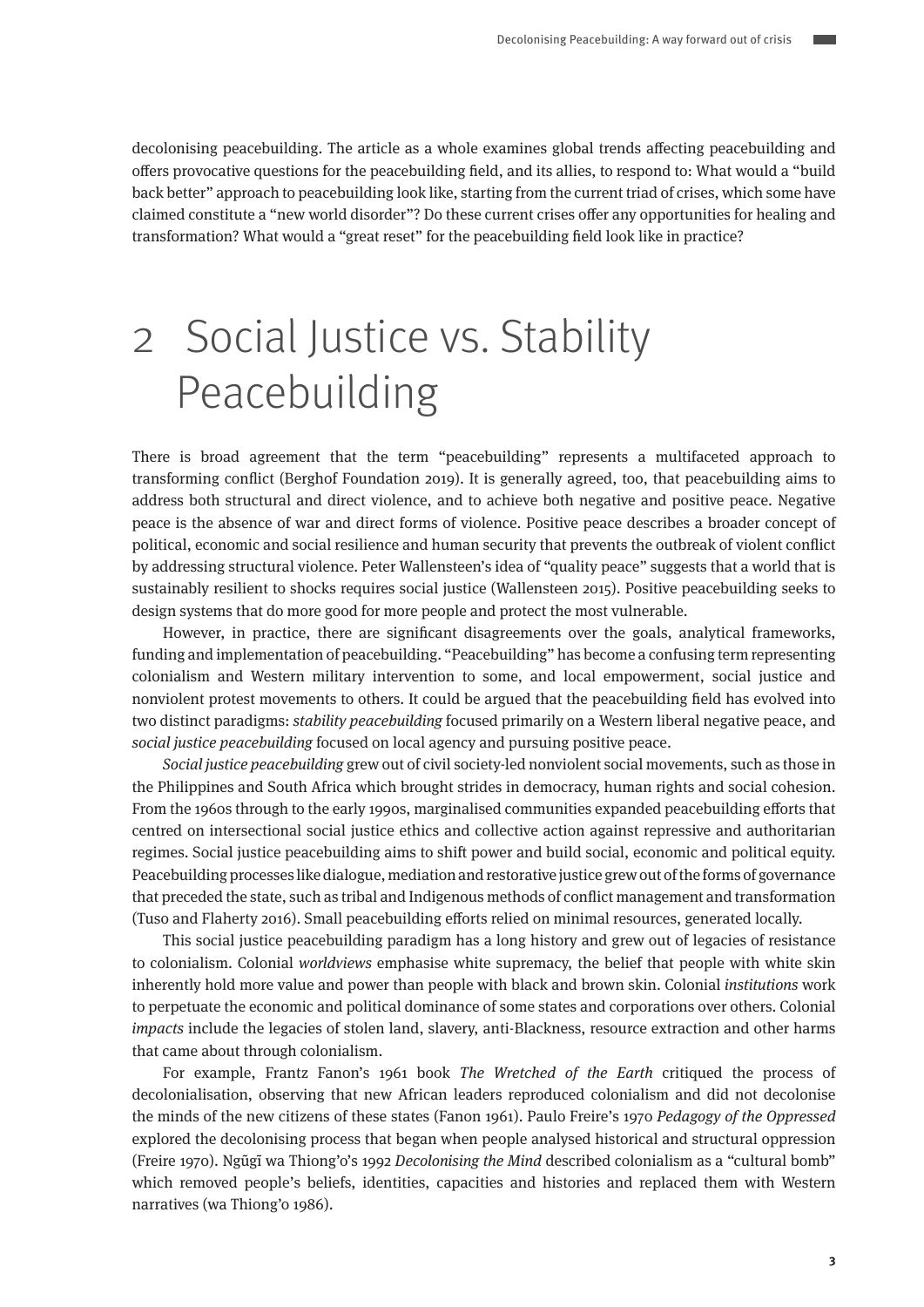Decoloniality is the study of the "matrix of power" that began with colonisation, settler colonialism and slavery, and their lasting political, economic, social and environmental impacts (William and Mary 2021). A decolonial agenda drives social justice peacebuilding's analyses of colonial economic exploitation, vulture capitalism, the global arms trade and military industrial complex, economic justice and reparations for colonialism, slavery and extractive trade agreements. Social justice peacebuilding critiques the economic and trade system that left the people in resource-rich countries like Nigeria and the DRC impoverished.

In social justice peacebuilding, people who are affected by conflict and injustice design and implement their own transformative initiatives. Some of the earliest nonviolent civil society movements evolved into local peacebuilding initiatives in the 1980s in the Philippines, South Africa, Kenya and Nicaragua. These local groups used Indigenous approaches to dialogue, peace mediation and restorative justice to build the field's core set of skills and processes.

While outsiders may play a role in supporting local people, in social justice peacebuilding, outsiders are accountable to layers of insiders, particularly the most vulnerable and harmed. In social justice peacebuilding, diverse local community-based groups loosely coordinate with each other but are under no one form of leadership or control.

By the 1980s, Western interest in peacebuilding initiatives was increasing. The Hewlett Foundation invested over \$160 million in building conflict resolution programmes, particularly at academic institutions in the 1980s and 1990s (Kovick 2005). This investment built wider acceptance of and legitimacy for the peacebuilding field. As outsiders began initiating humanitarian, development and peacebuilding programmes, awareness slowly grew that outsiders' good intentions could cause unintended negative impacts. The ethics of "do no harm", "local ownership" and "conflict sensitivity" became an urgent issue as more and more outsiders began intervening with the goal of building peace (Anderson 1999; Lederach and Jenner 2002).

Stability peacebuilding traces its history to former UN Secretary-General Boutros-Ghali's distinction between peacemaking, peacekeeping and peacebuilding in the early 1990s (Boutros-Ghali 1992). Governments and international institutions did not invent peacebuilding. Rather, they hired graduates from Hewlett-funded academic institutions and peacebuilding experts who had learned their skills on the front lines of conflict in the Global South. Official recognition of the peacebuilding field brought new funding and status. As the field of peacebuilding grew and took on more stability goals, it became distanced from social justice-based people power movements and became more militarised, with stability peacebuilding missions taking place alongside those involving security forces (Perito 2007).

Stability peacebuilding came to be known and critiqued as "Western liberal peacebuilding". States took on military-led peacebuilding efforts in places like Bosnia-Herzegovina and "conflict-affected countries", primarily in the Southern Hemisphere. In 2002, Roland Paris observed that international stability-oriented peacebuilding missions echoed the assumptions and behaviours of the colonial era, with Western powers imposing Western-style liberal democracy and free market capitalism on civil war-torn countries with the goal of "civilising" local populations (Paris 2002). Oliver Richmond asked the same questions in his 2006 article on the underlying assumptions of the "liberal peace" model. Richmond argues that this model inherently justifies Western military occupation to "correct" the problems in states abroad (Richmond 2006, 13), including an assumption that international intervention should oust corrupt local governments by military force (Richmond 2010). By the late 2010s, Séverine Autesserre's ethnography of Western interveners' cultural habits, beliefs and behaviours in her book Peaceland (Autesserre 2014) offered compelling testimony to the colonial echo of complex modern peace operations which she called "Peace, Inc.".

Stability peacebuilding is primarily concerned with extending state authority and strengthening rule of law. It often mirrors a colonial mindset where Western states provide "aid" to "fragile and conflictaffected countries" (FCS) instead of critiquing an economic and trade system that has left the people in resource-rich countries like Nigeria and the DRC impoverished. Instead of analysing power dynamics and their own lack of language and cultural capacity, Western stability peacebuilding "experts" tend to assume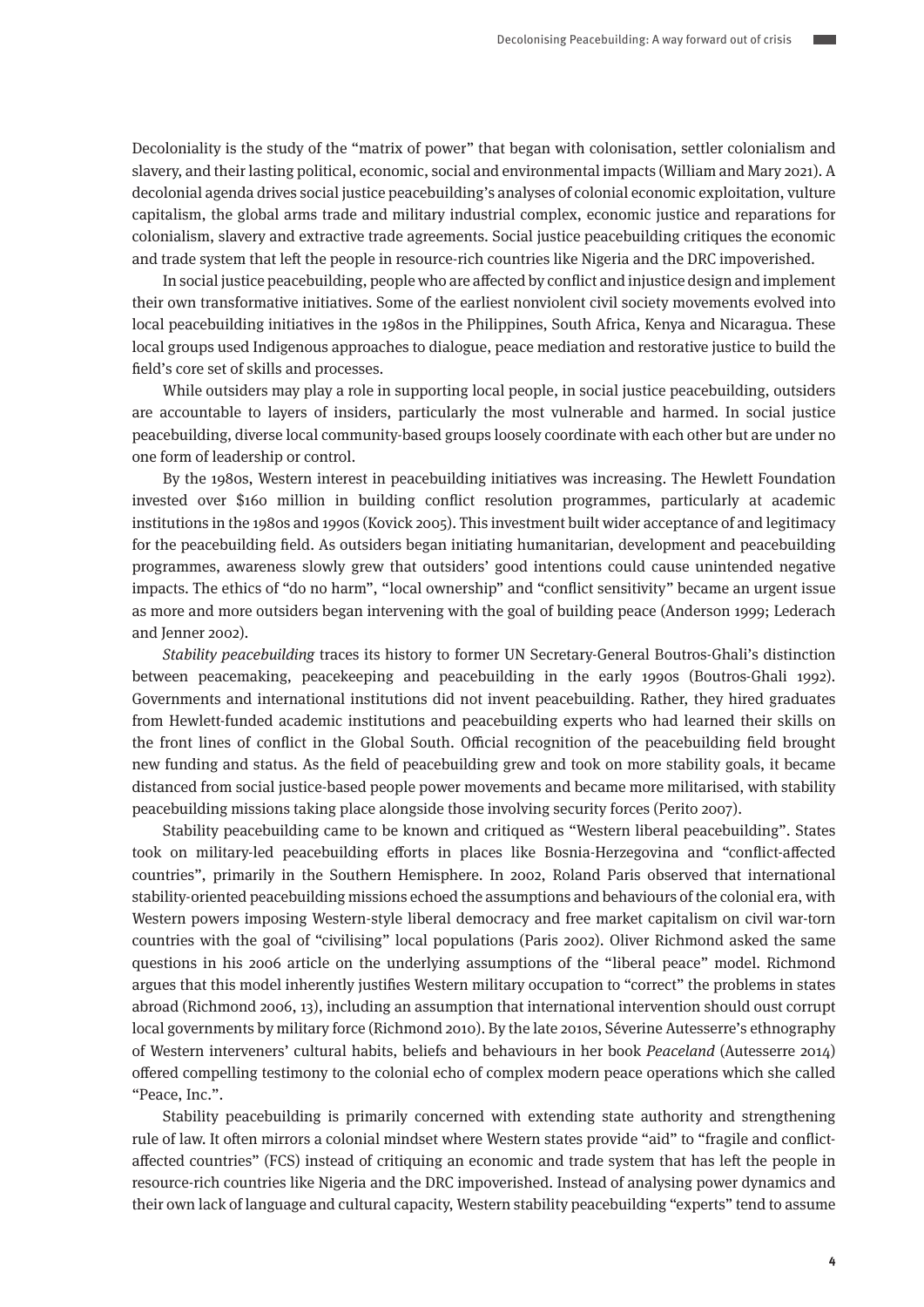a lack of local capacity and a need for a charity model of Western aid rather than reparations or economic justice.

Stability peacebuilding planning and strategy start with foreign and national government meetings with minimal external or local input. Local civil society organisations are referred to as "implementing partners", tasked with delivering on plans conjured up in Western capitals<sup>2</sup>. These implementing partners are the people most affected by injustice or conflict. Yet they have little power and are accountable to foreign donors who provide oversight to their work. When foreign-designed peacebuilding plans fail or backfire, locals have few mechanisms to hold these external actors to account. Unlike social justice peacebuilding, stability peacebuilding tends to view people power movements as a form of "civil unrest" and a threat to economic interests.

A growing literature on the "local turn" in peacebuilding now argues in support of more emancipatory, social justice-oriented local peacebuilding efforts in contrast to a more stability-oriented, top-down, military-led approach to peacebuilding (Ojendal, Schierenbeck and Hughes 2017). Atalia Omer defines a decolonising approach to peacebuilding as requiring a critique of the complicity of actors and institutions carrying out peace work with colonialist commitments to oppressive economic, political, social and cultural systems. Omer insists that a decolonising peace agenda must resist the practice of coopting indigenous conflict resolution mechanisms that "alleviate the government from taking responsibility for its roles in historical injustice". She also insists that elicitive approaches that "listen to" or "empower" local people are not, by definition, decolonial (Omer 2020). Unfortunately, a false Western history of the peacebuilding field continues to spread. For example, the book Rising Powers and Peacebuilding portrays the 1990s advent of Western liberal peacebuilding as normative and makes no reference to the longer history of local social justice peacebuilding (Call and de Coning 2017).

"Social justice peacebuilding" and "stability peacebuilding" exist today not as discrete efforts, but as poles of a spectrum. These two approaches need not be completely contradictory. Social justice can contribute to stability, and stability can enable social justice. The range of activities is also similar, including a shared focus on intergroup dialogue, youth empowerment, gender sensitivity, inclusion in peace processes, participatory governance mechanisms, and so on. For example, Berghof Foundation illustrates a mix of the two approaches. Many of Berghof's publications feature civil society-led peacebuilding with an emphasis on local empowerment and social justice goals. Berghof's approach is state-funded, but it does not directly coordinate with military forces to achieve state goals.

The UN's "sustaining peace" concept focuses on locally owned political solutions that leverage the UN's three pillars: human rights, sustainable development, and peace and security. This terminology and framing also suggest a fusion of both social justice peacebuilding and stability peacebuilding. Nevertheless, while the goals and activities of these two poles of peacebuilding may be complementary in some cases, the power dynamics are sometimes incompatible. As illustrated in Table 1 (overleaf), social justice peacebuilding centres on local analysis and action. Stability peacebuilding centres around state interests.

All forms of peacebuilding along the spectrum laid out in this section face major shifts to their environment and must find their bearings among both acute (section 3) and chronic (section 4) crises.

**<sup>2</sup>** For example, Philipp Rotmann, "Managing the Risks of Stabilization: Germany's New Assessment Tool". PeaceLab. 12 January 2021. https://peacelab.blog/2021/01/managing-the-risks-of-stabilization-germanys-new-assessment-tool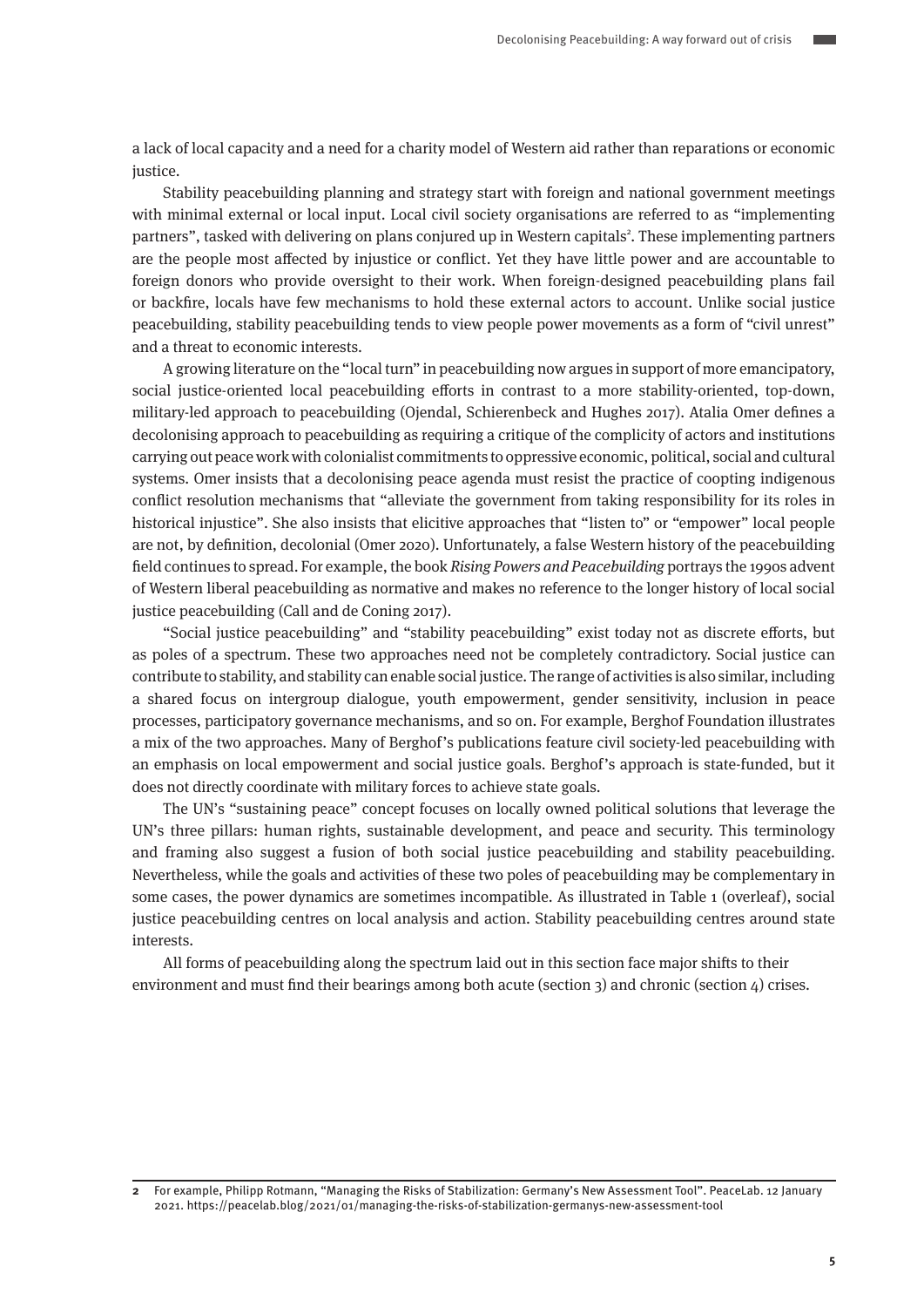$\mathcal{L}_{\mathcal{A}}$ 

Table 1: Peacebuilding Paradigm Spectrum

|                                                  | <b>Civil Society-led "Social</b><br><b>Justice" Peacebuilding</b>                                                                                                                                                                                                                                   |                                      |                                                  | Government-led<br>"Stability" Peacebuilding                                                                                                                                                                  |
|--------------------------------------------------|-----------------------------------------------------------------------------------------------------------------------------------------------------------------------------------------------------------------------------------------------------------------------------------------------------|--------------------------------------|--------------------------------------------------|--------------------------------------------------------------------------------------------------------------------------------------------------------------------------------------------------------------|
| $\bullet$<br>$\bullet$<br>$\bullet$<br>$\bullet$ | A positive, just peace that ad-<br>dresses structural injustice<br>Builds social, economic and<br>political equity and participato-<br>ry governance<br>Challenges the status quo and<br>rule of law where they reinforce<br>discrimination<br>Achieves human security as<br>defined by communities | Goal                                 | $\bullet$<br>$\bullet$<br>$\bullet$<br>$\bullet$ | A negative peace ending lar-<br>ge-scale public violence<br>Extends state authority for top-<br>down governance<br>(Re)establishes the rule of law<br>Achieves national interests as<br>defined by the state |
| $\bullet$<br>$\bullet$                           | Intersectional and anticolonial<br>analysis of human rights, pow-<br>er and oppression<br>Analyses structural and direct<br>violence, as well as individual<br>unconscious bias                                                                                                                     | <b>Analysis</b>                      | $\bullet$                                        | Analysis of drivers of violent<br>conflict that tends to ignore co-<br>lonialism and historical power<br>dynamics                                                                                            |
| $\bullet$                                        | Local or sometimes govern-<br>ment funding<br>A focus on wider economic<br>justice and reparations                                                                                                                                                                                                  | <b>Funding</b>                       | $\bullet$                                        | Primarily government-funded<br>foreign "aid"                                                                                                                                                                 |
| $\bullet$                                        | Begins with local community<br>leaders, traditional and modern<br>civil society groups, with some<br>international NGOs and govern-<br>ment input from abroad                                                                                                                                       | <b>Planning and Strategy Process</b> | $\bullet$                                        | Begins with foreign and na-<br>tional government meetings<br>with minimal input from local<br>"implementing partners"                                                                                        |
| $\bullet$                                        | Local peacebuilding efforts<br>operate independently, al-<br>though sometimes with loose<br>local coordination                                                                                                                                                                                      | Coordination                         | $\bullet$                                        | Operates alongside state secu-<br>rity forces and under state-led<br>command                                                                                                                                 |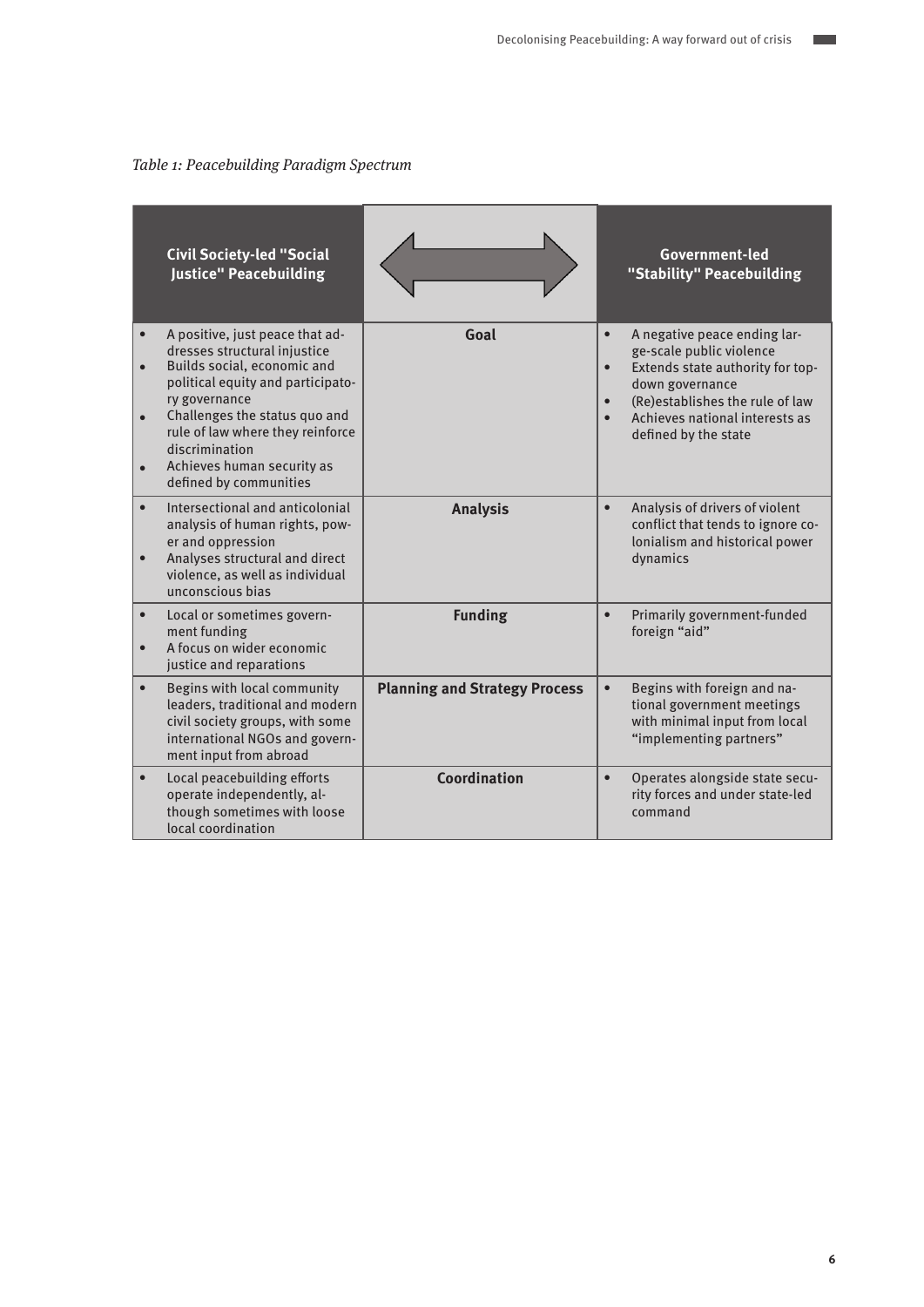# 3 The meta crises: Pandemic, climate change and weaponisable technologies

At least three acute global threats – the pandemic, climate crisis and new weaponisable technologies – affect the peacebuilding field. All three are increasingly disrupting the state system, the market and society at a global scale (see Figure 1).

Figure 1: Acute Global Crises



In a globalised world, pathogens like SARS-CoV-2 spread rapidly via international travel. The ongoing pandemic, which started in 2020, exacerbates existing political, economic and social inequalities and adds to the crisis of government legitimacy. Covid-19 lockdowns and isolation worsen mental health, gender-based violence, and fuel the spread of conspiracy theories and violent extremist ideologies. Governments around the world are struggling to slow the spread of the virus and to meet public health needs. Some governments are exploiting the pandemic to increase their control over public information, using repression against dissidents and nonviolent protesters. At the same time, disinformation about the origins of and treatments for Covid-19 is spreading rapidly on social media. The pandemic is also impacting the humanitarian system, already stressed from wars and chronic refugee crises in multiple countries, stretching the capacities of every international organisation and state infrastructure. A global economic crisis, a food security crisis and a long-term health crisis are emerging. The Gates Foundation describes the pandemic's impact on global health and vaccinations as setting the world back "about 25 years in about 25 weeks" (Gates and Gates 2020). The pandemic also affects funding for both stability and social justice peacebuilding, as states and foundations devote more resources to healthcare. It heightens the urgent need for locally led initiatives with sustainable sources of funding.

Along with the pandemic, the climate crisis is an unfolding global emergency causing deadly droughts, wildfires, storms, flooding, heatwaves, polar vortexes and billions of dollars in damage. The dependence on fossil fuels since the Industrial Revolution, along with the current model of endless economic growth, has warmed the planet by 1.1 degrees Celsius. According to the Intergovernmental Panel on Climate Change (IPCC), deaths and harms due to the climate crisis will increase exponentially in the future if nothing is done to reduce anthropogenic emissions. Gloomy predictions of the future mean that urgent action is required in disaster preparedness and crisis planning. If global temperatures increase by a further 0.4 degrees to 1.5 degrees Celsius, there will be massive environmental impacts. An increase of 2 degrees Celsius nearly doubles the harm. For example, at a 1.5 degree increase, six million people will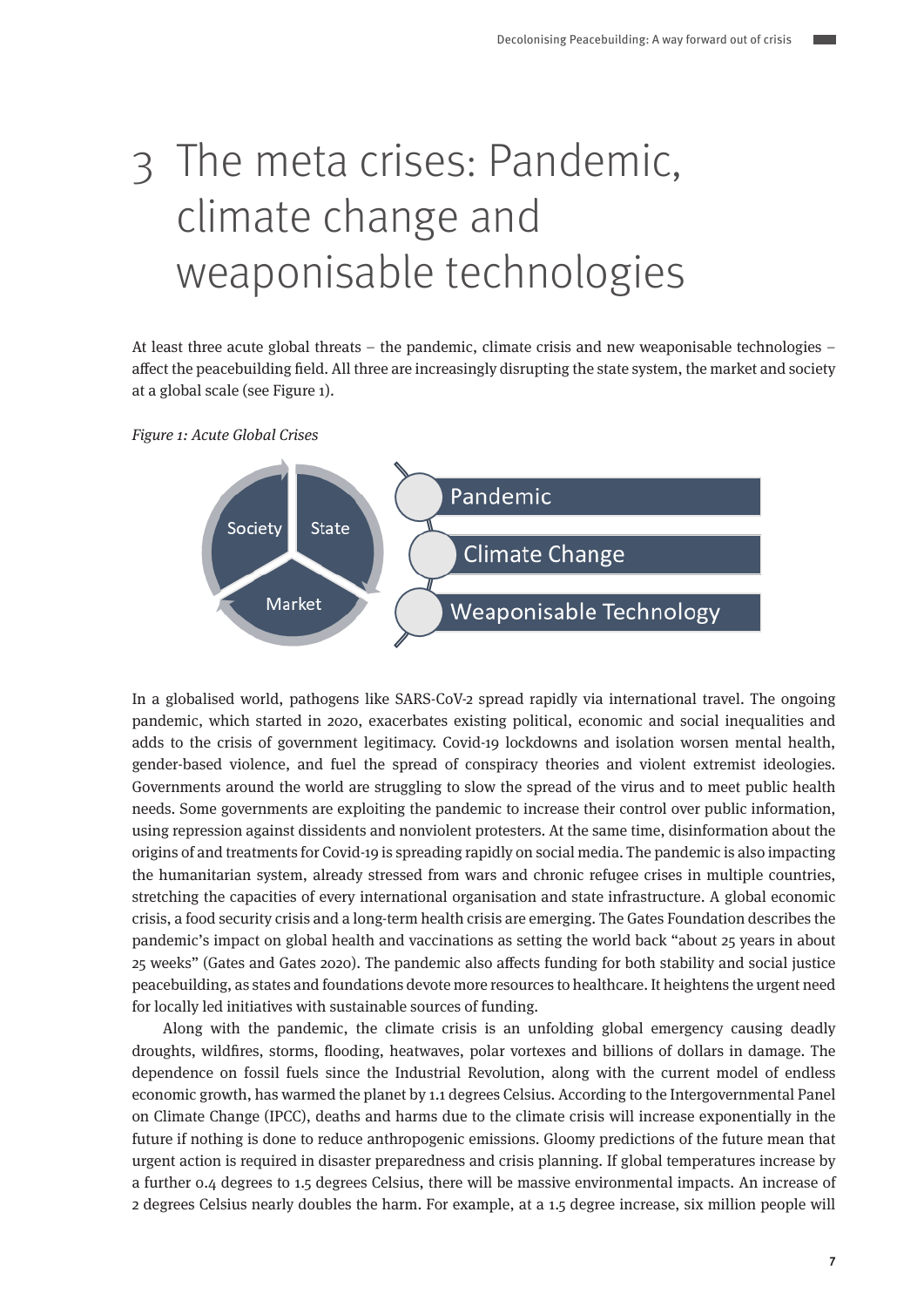lose their homes to rising sea levels. At a 2 degree Celsius increase, 10 million will be forced to migrate. By 2030, global emissions must be reduced by 7.6% a year in order to prevent even more catastrophic events. The expense and difficulty of addressing the climate crisis increase with each year of delayed action (Intergovernmental Panel on Climate Change 2020). The climate crisis requires local-level peace processes to negotiate local climate-related prevention and mitigation strategies necessary for stability, as well as social cohesion and social justice efforts in response to climate-fuelled mass migration.

Weaponisable technology, such as artificial intelligence and machine learning technologies, is unleashing a third global disaster. These technologies have ushered in a "post-truth era" where false and inflammatory posts on social media travel faster and further than truth or debate, distorting political processes and polarising already divided societies. Weaponisable technologies are amplifying polarising narratives on social media platforms such as Facebook, TikTok, Weibo and Twitter. Social media platforms profit from surveilling every individual user and creating databanks of psychometric data useful for commercial and political advertisers wanting to target specific audiences to sell their ideas or products (Bashyakarla 2018). In this extractive "attention economy", platforms maximise the use of neuroscience and behavioural design to keep users on their platforms as long as possible. Social media algorithms amplify highly emotive material such as hate speech, disinformation and conspiracy theories as this material seems to keep users on these platforms longer (Schirch 2021b). Artificial intelligence has already exacerbated surveillance and systemic racism and discrimination against Black, Indigenous and People of Colour (BIPOC), posing a "super threat" against marginalised groups (Benjamin 2019)<sup>3</sup>. Russia, China, Iran and other states are using social media to surveil and repress democracy activists in their own countries with troll armies and cyber brigades. Digital authoritarianism is increasing, and Covid-19 is accelerating the pace of government-backed mass surveillance and repression, including in democratic countries (Yayboke and Brannen 2020).

Other new technologies enable remote killing by lethal autonomous weapons systems and cyber warfare, which can be used to kill, harm or cause mass chaos. New technologies are low-cost and widely available, 'democratising' access to these weapons of mass destruction. They pose worrying new threats to arms control since they increasingly remove human decision-makers from the immediacy of death and destruction and deprive them of the agency to prevent violence (Altmann 2020). New technologies increase the threat of "war by mistake", as machines can make decisions more quickly than humans, creating a dynamic where even a conventional conflict can quickly spiral out of hand, without humans being able to interrupt the rapid cycle of violence. Unlike traditional weapons launched by air and sea, cyber warfare enables attacks with little to no warning that can destroy national health, energy or transportation infrastructure. Compared with the methods of calculating a balance of power or a build-up of weapons that enable early warning in traditional warfare, capacities for cyber warfare are more difficult to predict or calculate. Technological vulnerabilities are difficult to anticipate, making it harder to calculate safety and stability, and making it more tempting to be overconfident. "Hybrid" warfare makes it easier for those using it to hide their identity, and to use proxies to create ambiguity and confusion around the origin of attacks. Arms control agreements are far more challenging in this context (Kaspersen, Eide and Shetler-Jones 2016). Like the pandemic and climate crisis, the acute threats to both stability and social justice from weaponisable technology raise urgent questions for the peacebuilding field.

**<sup>3</sup>** In Race After Technology, Ruha Benjamin explains how bias and oppression are built into many of the algorithms technology companies use to optimise profits.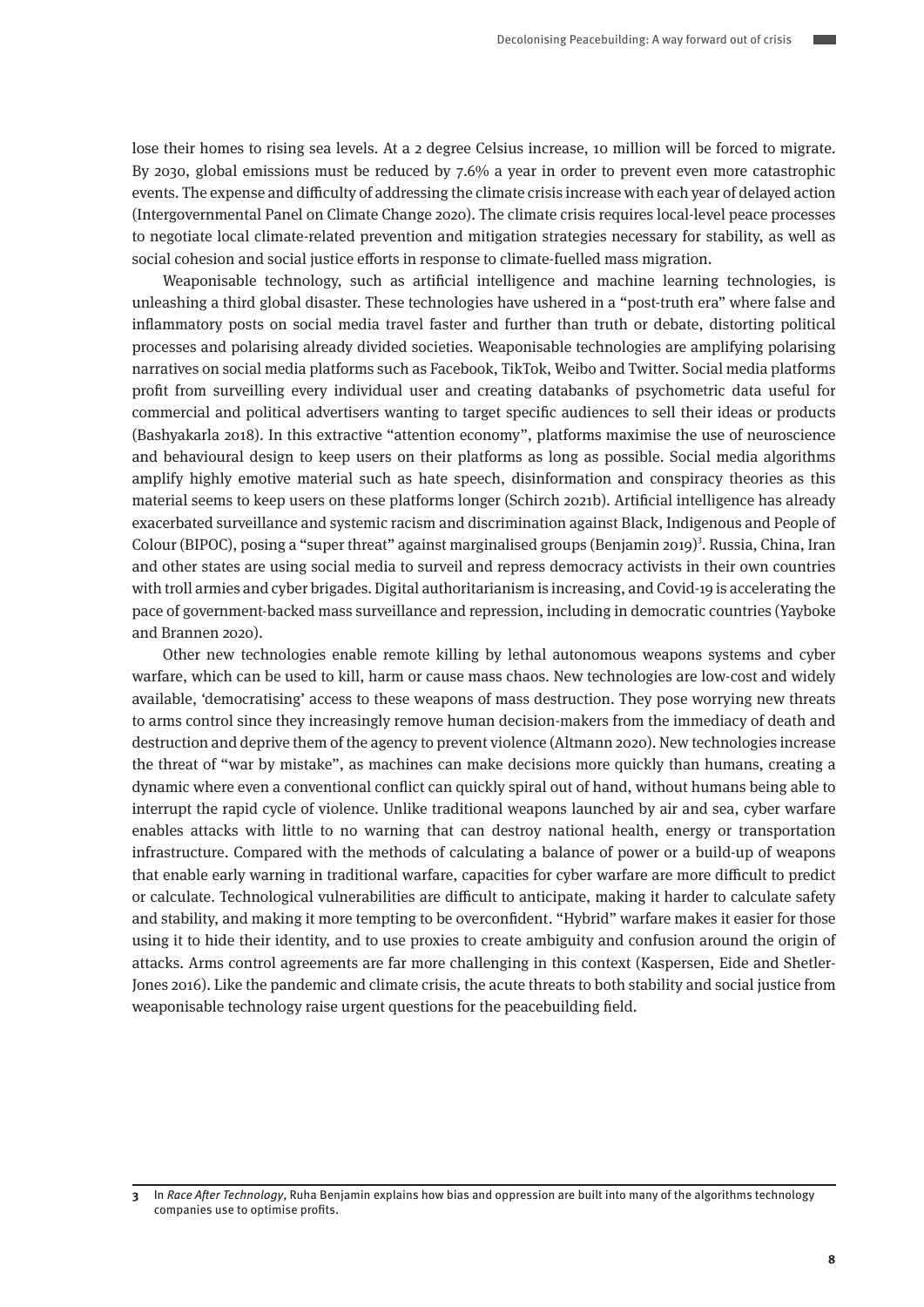## 4 The chronic crises

### **4.1 The State System**

Amidst and partially independent of these acute crises, the state system is changing. Global power dynamics are shifting, public expectations of the state are increasing, and competing forms of governance are supplementing or challenging the state. Changes in the state system are affecting peacebuilding in a variety of ways.

#### 4.1.1 Lingering Colonialism and Changing Expectations of the State and Governance

European colonial powers governed over vast areas of the world, extracting local resources to enrich themselves and drawing boundaries between states that sometimes deliberately ignored the traditional territories of local ethnic groups. Colonisers imposed their religion, language, economics, and political and cultural practices on indigenous peoples. African scholars such as Mahmood Mamdani have long arguedthat the state system created havoc in governance across the continent, fomenting interethnic tensions (Mamdani 2018). Recent Western military engagement on former colonial territory, such as the French involvement in Mali, and US-led nation-building exercises in Iraq and Afghanistan raise questions about whether colonial governance has continued.

Public frustration and a declining trust in state institutions are translating into support for antiestablishment authoritarian leaders in some areas. Freedom House's yearly reports<sup>4</sup> document how democratically elected authoritarian leaders manipulate public opinion to appear as if they are providing public goods and arrange for theatrical displays of pretend democracy to give the illusion of public support (Freedom House 2022). In the last decade, the number of countries with democratic systems has been declining. Authoritarian leaders and their followers use social media to spread false information about multiculturalism and pluralism, and fuel public sentiments that minority groups and immigrants threaten society. In a growing number of countries in all regions of the world, democracy has become a façade; in these countries, governments go through the motions of elections or make public speeches about human rights and freedoms while working to undermine them. Authoritarian leaders are usurping power through contentious elections. Authoritarian leaders in Russia, China and Iran are attempting to amplify this trend, as they view democracy anywhere as a contagious threat (Csaky 2020). Non-state armed groups like the Taliban, ISIS and Al-Shabaab compete with governments to provide public goods.

Stability peacebuilding emphasises state-led governance. However, in many parts of the world, including some Western countries, the state system cannot and does not deliver adequate governance of public goods. Expectations of the state have moved from its role in holding a "monopoly of violence" to fend off attempts to overthrow the government, towards a growing emphasis on the state's ability to provide public goods, such as access to healthcare, education, jobs, transport and housing. Expectations of the state also appear to be outpacing government performance. Some states are unable or unwilling to provide public goods, particularly in fragile economies affected by the climate crisis and/or the pandemic. Elite corporate interests continue to hold significant political power, often contributing to corruption. Far too often, public resources enrich elite groups at the expense of human security for others, and state security forces repress civil society that may question corruption or abusive state policies. Global crises such as the pandemic and storms, wildfires and other climate emergencies pose major challenges for state governance. According to the US military's 2014 report on National Security and the Accelerating Risk of Climate Change, climate change weakens political systems, disproportionately affects marginalised

**4** See https://freedomhouse.org/report/freedom-world (accessed 21 March 2022).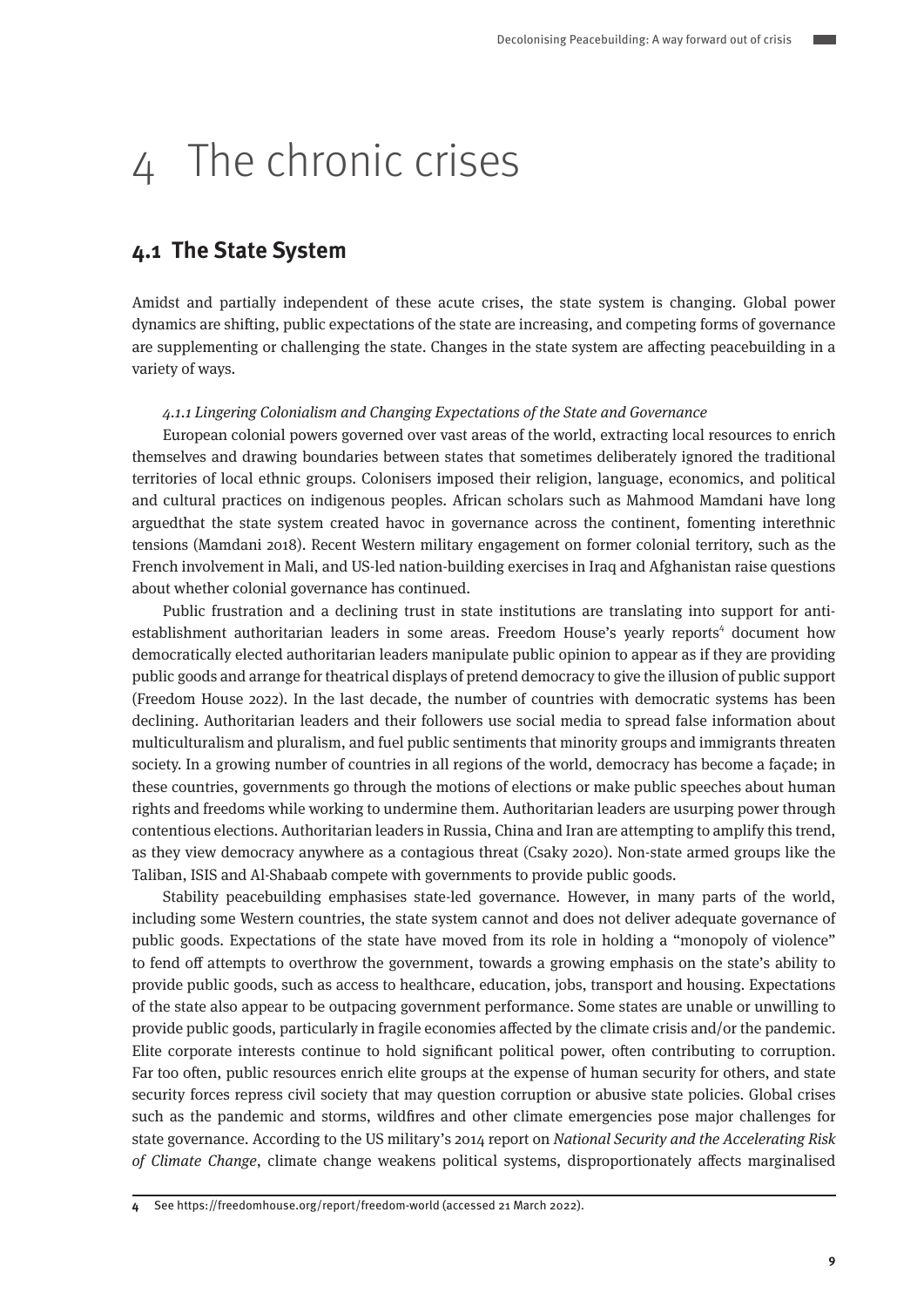communities, and contributes to social unrest and terrorism. The report claims that climate change acts as a "threat multiplier" for instability in some of the most volatile regions of the world (CNA 2014).

Despite placing increased emphasis on the state's role in providing public goods, stability peacebuilding efforts seem to have made little impact on transforming structural violence that harms politically and economically marginalised groups. For example, the Black Lives Matter movement in the US highlights the continuing frustrations with systemic racism in policing, housing and healthcare, as evidenced by the increased death rates among Black and Latinx<sup>5</sup> Americans during the pandemic. Despite a successful antiapartheid movement and democratic elections in South Africa, structural violence continues to keep many Black South Africans poor.

How will stability peacebuilding respond to these wide-ranging challenges to state governance? Do social justice peacebuilding efforts have an agenda for governance in response to growing support for authoritarianism and increased expectations of the state? How might the peacebuilding field decolonise its decision-making methods and the voices, histories and interests that guide its approach?

#### 4.1.2 Shifting Power Dynamics

At the global level, there is a move away from US superpower dominance and Europe-centred politics toward Brazil, Russia, India, China and regional powers in Asia, Africa and Latin America. The Western analytical gaze offered Eurocentric narratives of history and culture, both in favour of Western power, and often unintentionally reinforcing it through critique (Sabaratnam 2013). In the new polycentric world order, there are multiple centres of influence and leadership. In their book on Rising Powers and Peacebuilding, Call and De Coning argue that the new world powers known as the BRICS (Brazil, Russia, India, China and South Africa) represent 40% of the global population, influence global decisions, and are increasingly becoming donors and interveners (Call and De Coning 2017).

While the US has been the economic superpower for over 100 years, China's accelerated economic growth, increased military spending and bold geopolitical power moves across Asia, Africa and Latin America, including its new humanitarian aid and lending during the pandemic, are evidence of its rise to superpower status. While Russia holds less economic status, its global ambitions are evident in its geopolitical moves in Ukraine, Syria, CAR and other countries. These ambitions further manifest in its open intent to undermine the European Union, and its role in seeding division and disinformation around the globe to undermine democracy, polarise societies, and cast doubt on public institutions. While US superpower dominance blended economic power, military power and a public commitment to human rights and democracy, Russia and China are explicit that they reject international human rights norms and see democracy movements at home and abroad as a threat. The Economist describes China's genocidal level of persecution against Muslim Uyghurs in mass concentration camps as "a worldwide attack on human rights" (The Economist 2020).

The growth of regional and multilateral organisations offers scope for greater coordination and joint problem-solving to address threats that cross national boundaries, such as poverty, illiteracy and war. At the regional level, the African Union, Organization of American States, European Union, Association of Southeast Asian Nations and other organisations have emphasised their role in conflict prevention and peacebuilding.

Populist movements have expressed fears of states surrendering their sovereignty and handing over power to international or regional organisations. The successful Brexit campaign in the UK to leave the European Union and the Trump administration's criticism of NATO are examples of this trend. UN Secretary-General António Guterres offered an analysis of the shifting trends in the state system in 2018. "Multilateralism is under fire precisely when we need it most … Trust is at a breaking point. Trust in national institutions. Trust among states. Trust in the rules-based global order ... We must repair broken trust. We

**5** Latinx is a gender-neutral term used to refer to people of Latin American cultural or ethnic identity.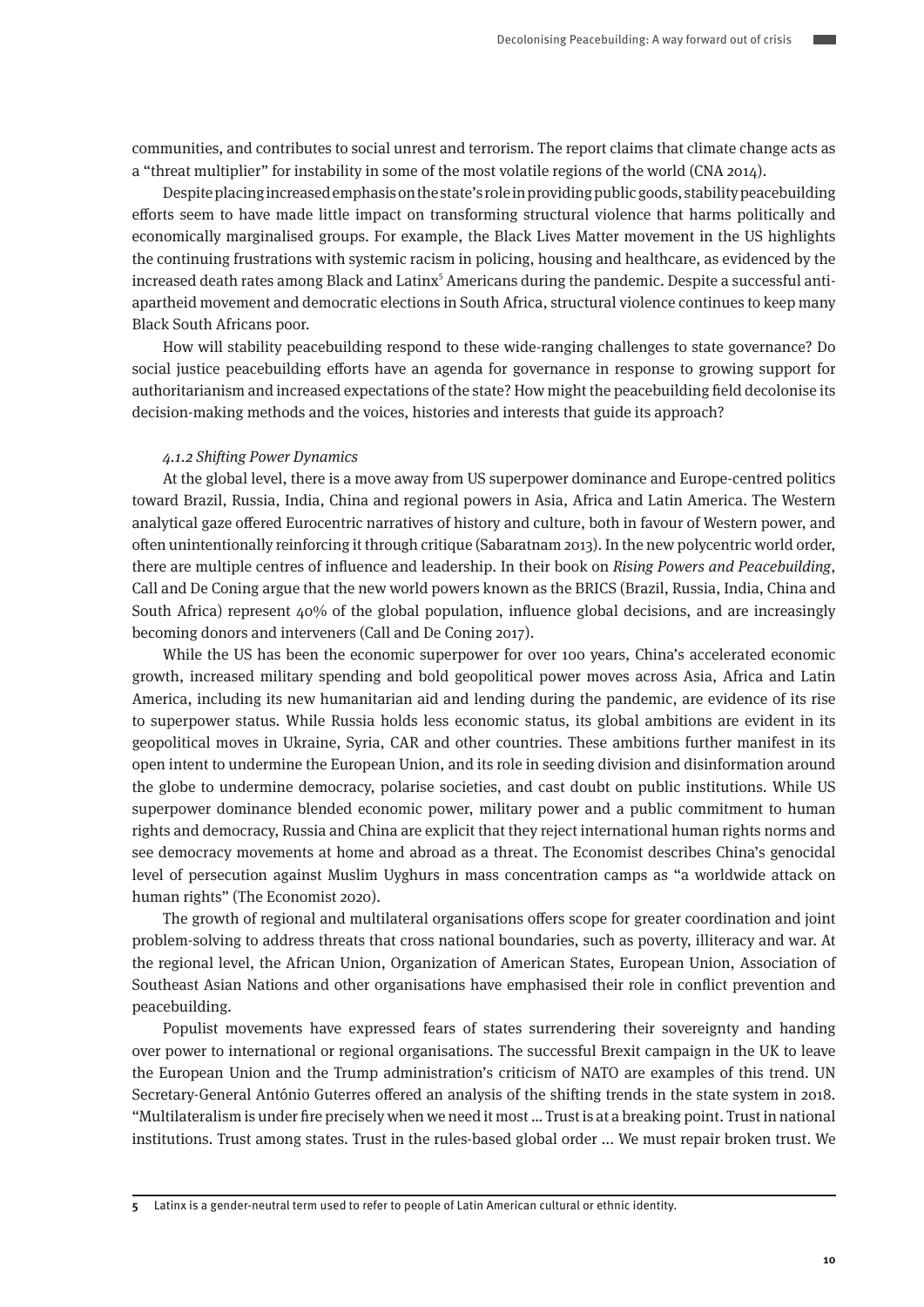must reinvigorate our multilateral project" (Guterres 2018). At the same time, UN reform efforts continue and resonate with the World Economic Forum's call for a "great reset" (United Nations 2021).

In the face of states' hesitancy to embrace bold climate action via global treaties such as the Paris Agreement, subnational leadership has stepped up to keep the consensus alive. Municipal leadership to address the climate crisis is significant since at least half of the world's population lives in cities, consuming two thirds of the world's energy and emitting 70% of global carbon emissions (UN Department of Economic and Social Affairs 2018).<sup>6</sup>

How will the peacebuilding field continue to evolve in a polycentric world? Will cities and multilateral organisations take up stability peacebuilding operations, or will they seek to address structural injustices driving violence and offer support to a social justice peacebuilding agenda?

#### 4.1.3 Rethinking the Future for Peace Processes and Operations

The number of non-international armed conflicts has more than doubled since 2000, with two thirds of these conflicts involving more than two parties (ICRC 2018). Yet peace processes are in global decline in both their relevance and success. There were 27 comprehensive peace agreements between 1990 and 1999 and 23 between 2000 and 2009, but only 11 between 2010 and 2020 (Pospisil 2020,  $4$ ).<sup>7</sup> In his report The Ungovernance of Peace, Pospisil argues that the popular peacebuilding narrative of a sequence beginning with a successful ceasefire, a political settlement, security sector reform, disarmament, demobilisation and reintegration of armed groups, transitional justice, and constitutional development leading ultimately to elections is a myth. In a comparison of 150 peace processes since 1990, Pospisil found no pattern or evidence of any sort of sequential theory of change to guide transitions. "Peace ungovernance" refers to collapsing peace agreements and failures to achieve sustainable political solutions. In this view, there is no evidence of an effective recipe for peacebuilding transitions as emphasised in the stability peacebuilding paradigm (Pospisil 2020).

This decline in peace agreements and lack of linear progress toward peace agreements suggest that peacebuilding could be viewed as an ongoing process, a constant negotiation between groups who have different goals, different theories of change, and different expectations of how to manage intergroup conflict. Will the decline of traditional state-based peace processes open up space to imagine how the peace process methodology might be applied to global climate negotiations, or to how local governments can integrate large numbers of climate migrants?

Each of these trends within the state system impacts the future of both stability and social justice peacebuilding. Relevant market trends for the peacebuilding field pose similar challenges, but also provide the context for the agenda for decolonising peacebuilding described at the close of this article.

### **4.2 The Marketplace**

Within the marketplace and global economy, there are growing questions about the presumed contribution of capitalism to peace and democracy. Endless economic growth is devastating a planet with finite resources. Yet capitalist tenets of a free market, free trade, endless growth and gross domestic product (GDP) are presumed to support peace. Investments in positive peace create greater market rewards, yet the arms trade and the military industrial complex still provide economic motivations for war. While severe forms of poverty were decreasing before the pandemic, inequality is growing, and wealth is becoming more concentrated, a trend exacerbated by the pandemic. Gender-based discrimination in the marketplace continues to negatively impact society. And finally, there are questions about sustainable economic models

**<sup>6</sup>** See also https://www.c40.org/ending-climate-change-begins-in-the-city (accessed 12 July 2021)

**<sup>7</sup>** These numbers are calculated from the PA-X Peace Agreements Database (www. peaceagreements.org) tabulated by Pospisil in his report The Ungovernance of Peace. Pospisil has counted only the actual conflict dyads that have experienced one (or more) comprehensive peace agreement(s).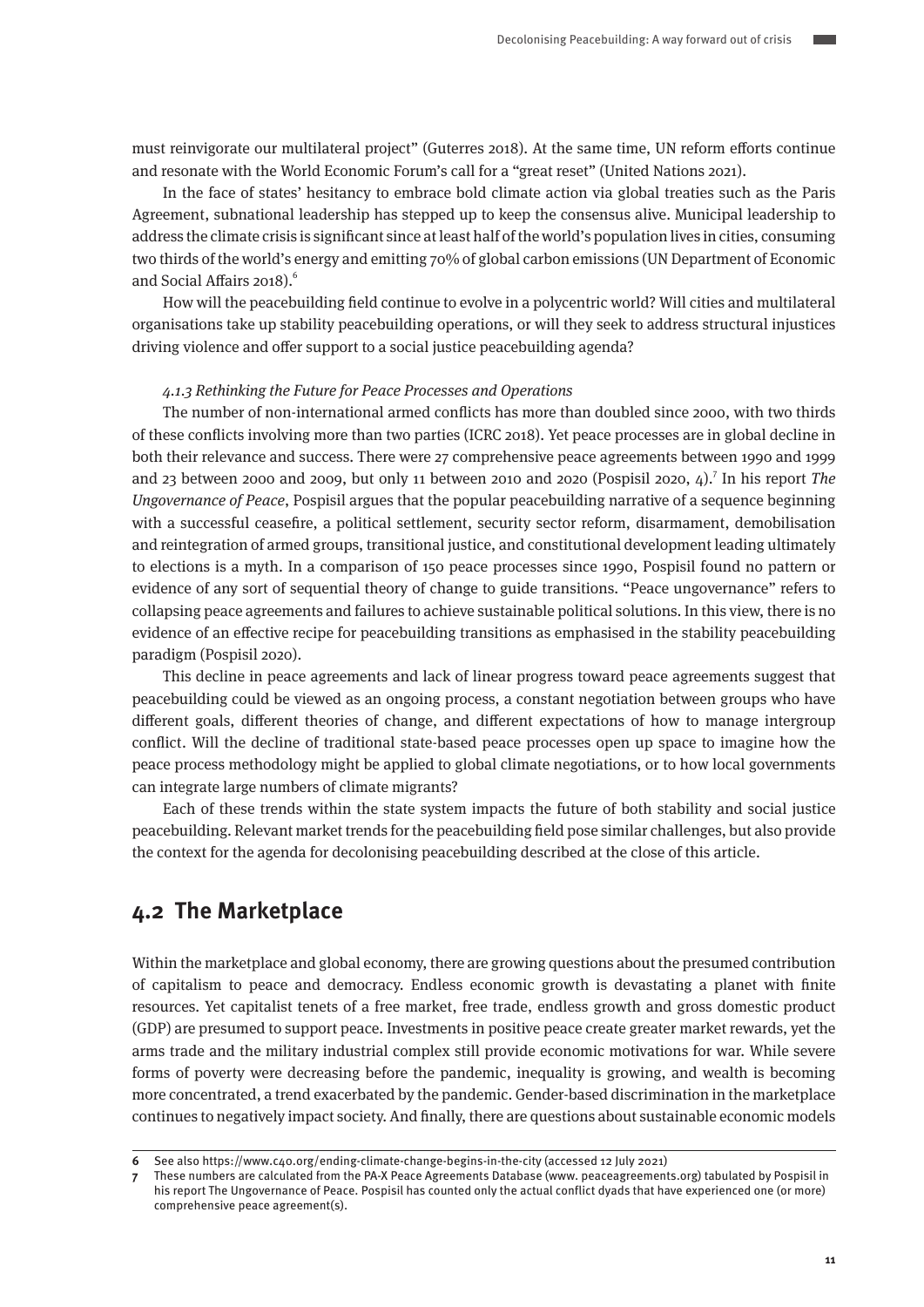for both stability and social justice peacebuilding. When faced with multiple crises related to health, environmental, and violent conflict, cities and countries will have to prioritize and find sources of funding for addressing multiple crises.

#### 4.2.1 Reaching the Limits of (Endless) Economic Growth

Can a planet of finite resources facing a climate crisis continue to uphold economic growth as a foundational principle for the marketplace? Economists at MIT wrote The Limits of Growth in the early 1970s, questioning this fundamental assumption. Computer models show that an increasing population, resource extraction, consumption and pollution will have catastrophic impacts on humanity and the planet (Meadows et al. 1972).

Economic growth models have prioritised carbon-based energy sources, which produce climatewarming greenhouse emissions, and the cultivation of fragile monocrops, more prone to being wiped out by floods, droughts or climate change. According to the website The World Counts, in 2020,<sup>8</sup> there were 7.8 billion people on the planet. Between 2011 and 2015, humans cut down 20 million hectares of forest each year. From 2016 onward, the equivalent of a football field of forest was cleared every second, averaging 28 million hectares per year. At this rate, there will be no more rainforests in 79 years. One fifth of all species are at critical risk of extinction. Each year, over 7.5 million people die from air pollution. In 29 years, humans will run out of food if global food systems are not transformed. In 19 years, humans will run out of fresh water. In 29 years, there will be more plastic than fish in the world's oceans. The Great Pacific Garbage Patch is more than two million square kilometres and growing (The World Counts 2020). The economic growth model has put the world on a path towards environmental destruction, humanitarian crises, and wars over basic resources like clean water and food.

Both stability and social justice peacebuilding face conflicts related to resource scarcity, and for both ends of the spectrum, these conflicts will inevitably worsen in the decades ahead. What does the peacebuilding field have to say about economic models that seem to exacerbate resource-based conflicts and the climate crisis?

#### 4.2.2. Rethinking the Link between a Free Market and Peace

Stability peacebuilding embraces the assumed relationship between a free market, free trade, democracy and peace. The Institute for Economics and Peace asserts that economic performance and peace are often a mutually reinforcing "virtuous cycle". Highly peaceful countries have a Gross Domestic Product (GDP) three times higher than those with low levels of peace. The converse is also true. In 2017, the Institute for Economics and Peace (IEP) estimated that the economic impact of violence to the global economy was \$14.76 trillion (Institute for Economics and Peace 2018). But IEP also asserts that poor, conflict-affected countries that invest in Positive Peace, which relates to social justice, exhibit the strongest economic returns (Institute for Economics and Peace 2020b).

Other authors question these basic assumptions about the link between free market capitalism, democracy and peace. Amy Chua argues that free market capitalism paired with democracy has increased conflict between identity groups. She claims that the West's evangelism in twinning a free market with democracy has ended up pitting an "economically powerful ethnic minority" against "a numerically powerful impoverished majority", ultimately undermining democracy and fomenting interethnic violence (Chua 2004).

Within the free market, the military industrial complex continues to drive the economic motivations for building weapons. The war on terror has generated billions of dollars in profit for arms and defence corporations (Zachs 2016). While global military expenditure increased between 2000 and 2009, it plateaued between 2010 and 2018, and then dramatically increased in 2019. In 2019, military spending in the US and China increased by 5% and in India by nearly 7% (SIPRI 2020).

**<sup>8</sup>** See https://www.theworldcounts.com/ (accessed 21 March 2022).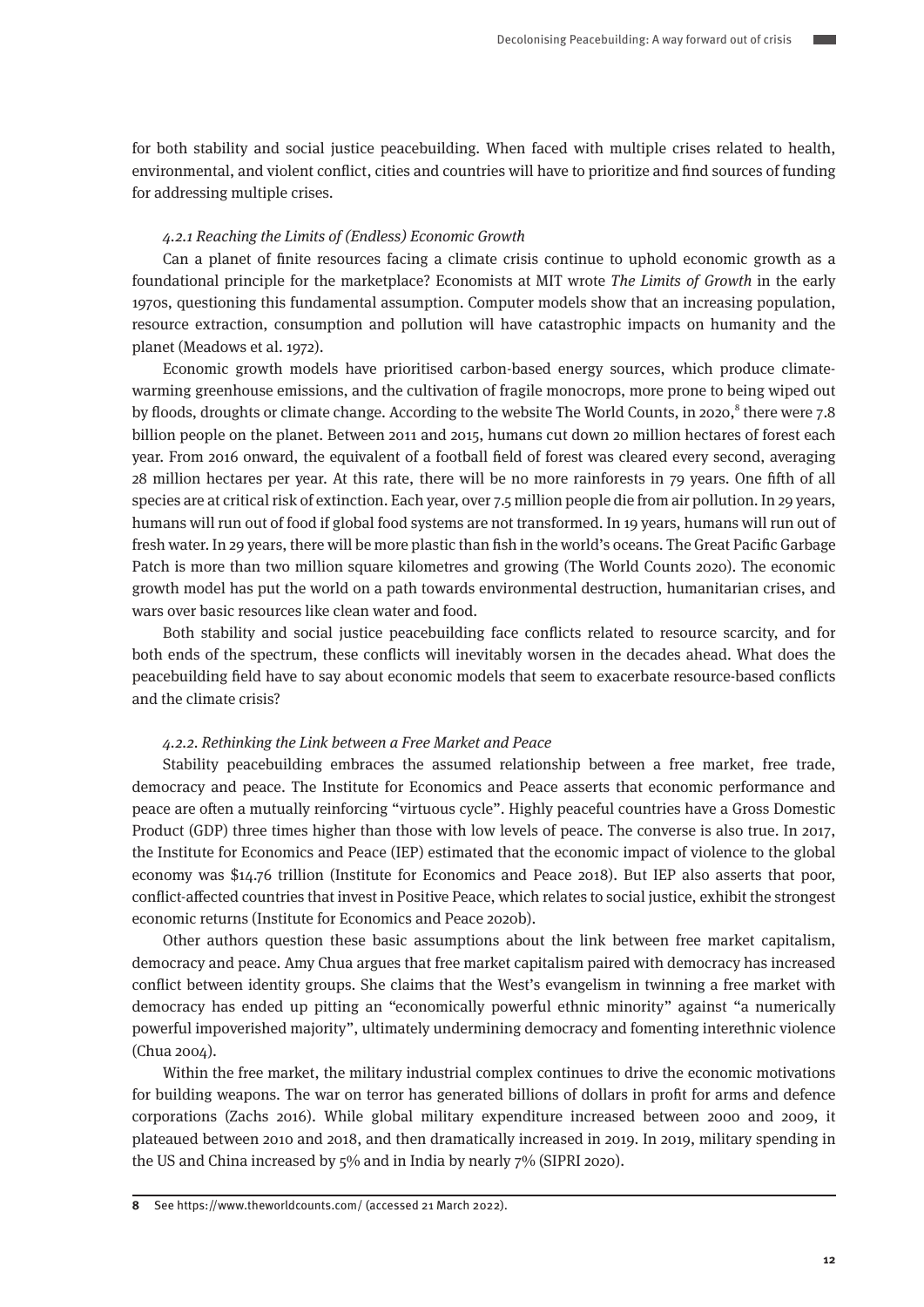Unlike stability peacebuilding, social justice-minded peacebuilders articulate the negative impacts of neoliberalism's emphasis on the individual as consumer and the Earth as a possession to be exploited (Sumulong 2020). While stability peacebuilding can argue that the free market contributes to peace, social justice peacebuilding can make the case that structural justice benefits the market. What can both forms of peacebuilding do to address better the economic drivers of violent conflict and structural injustice?

#### 4.2.3. Increasing Inequality and Discrimination

Experts at Davos and the World Bank have been excited to share declines in extreme poverty for those living below \$1.90 a day. There are also declines in numbers in the next three lowest income categories. The percentage of the global population living on more than \$10 a day is higher than it was in 1980. However, two thirds of the world's people still live on less than \$10 a day. If wealth is trickling down to the poorest of the poor, the trickle is slow – extremely slow (Beltekian and Ortiz-Ospina 2018). The UN's World Social Report 2020 found that inequality is growing for over 70% of the world. The wealthiest 1% increased their share of income between 1990 and 2015, whereas the income share of the least wealthy 40% of the global population has decreased. The UN report argues that inequality is driving global protest movements, worsening social divisions, and creating a "vicious cycle" of poverty and discontent driven by technological change, migration, urbanisation and the climate crisis (Department of Economic and Social Affairs 2020).

According to the US bank Citigroup, systemic racism has cost the US economy \$16 trillion in the last 20 years, and if the US were to address systemic racism, the US economy would see a \$5 trillion boost over the next five years (Peterson and Mann 2020). According to the Global Gender Gap Report 2020, women around the world still do at least twice the amount of unpaid work as men. While 78% of working age men are employed, only 55% of working age women earn an income. Women earn less than men for the same paid work in nearly every country. At the current rate of women's empowerment, the gender gap in economic participation will take 257 years to disappear. In 72 countries, it is against the law for women to open a bank account or obtain loans (World Economic Forum 2019). The UN warns that the pandemic is disproportionately affecting women, possibly setting back women's empowerment by decades (Lederer 2020). In a globalised market, large corporations are increasing their size, while small businesses close. The pandemic has exacerbated this trend, with large corporations like Amazon achieving their highest profit margins in the pandemic-affected economy in 2020.

Over the last one hundred years, official colonialism has ended, but many argue that it has morphed into political and economic systems that continue to exploit cheap labour and loot local resources in the Southern Hemisphere through a trade system that benefits wealthy countries (Burgis 2015). Beginning in the 1970s, countries in the Southern Hemisphere proposed a New International Economic Order (NIEO) with more favourable trade terms for the Global South. Free trade has tended to favour Western countries and large corporations rather than countries in the Southern Hemisphere and small businesses. Free trade can undermine local agricultural and industrial production by opening borders to imports of cheap food and goods from other countries. Food aid is also designed in many cases to help farmers in developed countries offload their surplus crops. The 2019 trade war between the US and China affected economic activity around the world.

The marketplace, including aid and trade models, creates winners and losers in the global economy. The rules favour the wealthy and punish the poor and marginalised. The market affects both stability and social justice peacebuilding efforts. Can the peacebuilding field question the assumption that the current system is the best economic option and become more active in voicing and acting on its concerns? What type of inclusive, multi-stakeholder peace processes can ensure that the losers of the world economy are at the table when economic negotiations are under way?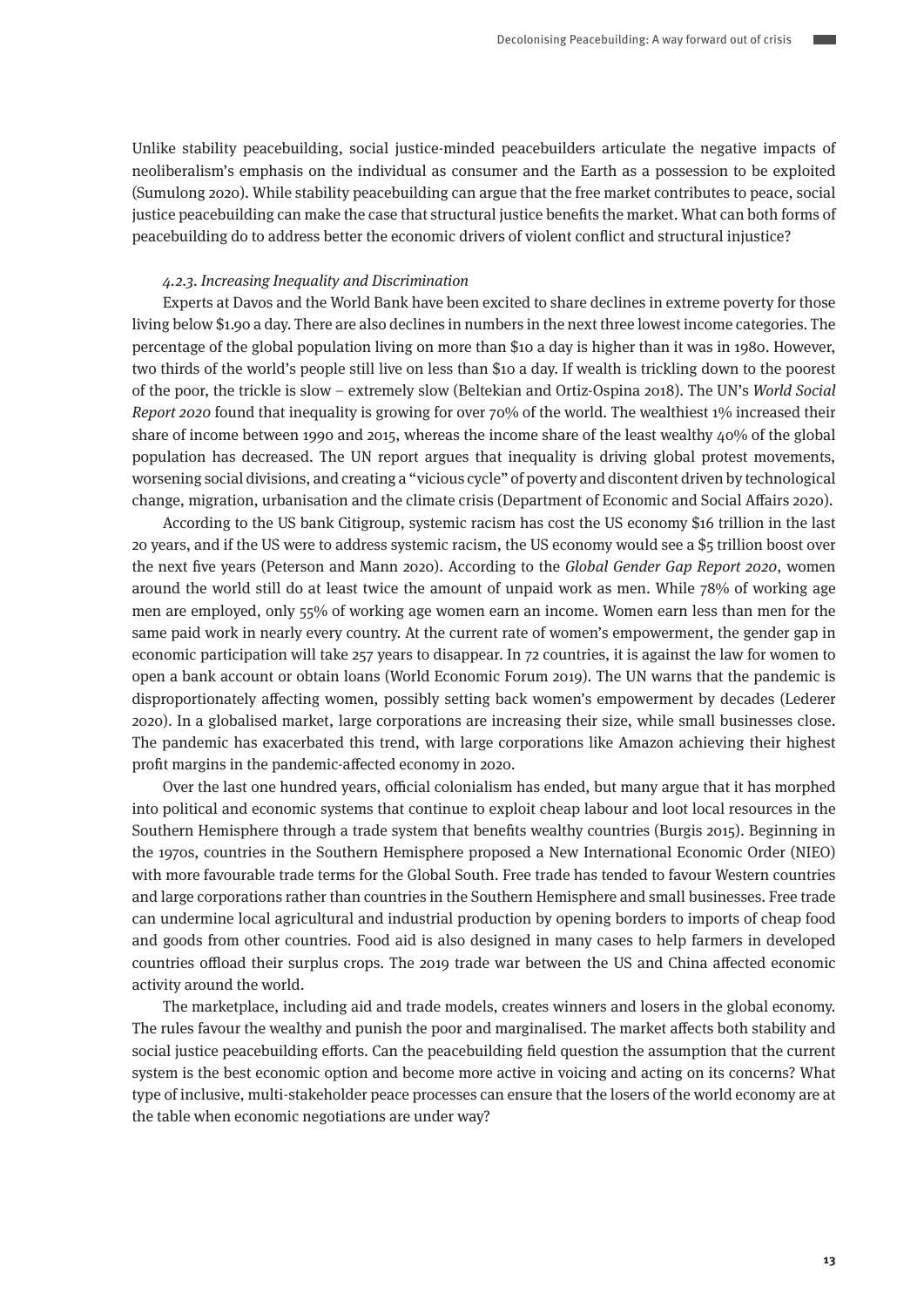### **4.3 Society**

Over the last hundred years, civil society has reorganised itself. There is increasing polarisation and a mainstreaming of extremism in societies around the world. Gender-based violence in the home and community continues as the most prevalent form of violence worldwide. More people are forced to migrate from rural to urban areas and between countries to escape climate-induced disasters, poverty and violence. New technologies have brought new social challenges, such as social media addiction and surveillance by government and corporations. Increasing frustration with a status quo that perpetuates systems of inequality and discrimination has sparked protest movements across the world.

#### 4.3.1 Increasing Migration

According to the UN Refugee Agency, by November 2020, nearly 80 million people were forcibly displaced by persecution, conflict, violence, human rights violations or events seriously disturbing public order. Nearly half were children under the age of 18 (UN High Commission on Refugees 2020). Even before the war broke out in Syria, rural farmers had begun migrating to the cities when their crops failed due to climate change-induced lack of rainfall. Syrian refugees from the civil war escaped violence to Turkey, Lebanon, Greece and other European countries, only to face angry local populations in the host countries (Selby et al. 2017). Poverty and lack of viable livelihoods motivate others to migrate, often first to urban areas and then to other countries. Climate change is already driving millions to migrate each year. But the potential impacts of rising sea levels, droughts, wildfires and severe storms will fuel mass migration. Some scientists estimate that for every temperature increase of one degree, approximately one billion people will be forced to migrate (Lustgarten and Kohut 2020). Migrants fleeing violence, poverty and climate disasters in Northern Africa and Central and South America face increasingly tight restrictions and hostile host populations in Asia, Europe and North America.

Mass migration is already a major driver of conflict and violent extremism. Stability peacebuilding may help to set up refugee and IDP camps. However, social justice peacebuilding is necessary to address the root causes of climate shocks, conflict and poverty. How can social justice peacebuilding support constructive, non-violent mobilisation for change? What can peacebuilding organisations do to help address and prepare for mass migration? How can peace processes work at the local level to alleviate tensions and fears?

#### 4.3.2. Increasing Trauma, Polarisation and Extremism

In their book Democracies Divided: The Global Challenge of Political Polarization, Carothers and O'Donohue point to a global trend towards demonisation of opponents, a shift toward extremism or pushes for radical change, and an accompanying curtailment of democratic processes (Carothers and O'Donohue 2019). Populist and authoritarian leaders fan the flames of identity-based conflicts, fuelling overt racism, Islamophobia, antisemitism and other expressions of hate toward minority groups, particularly immigrants and those perceived as "foreigners" (Clements 2019).

Widespread social and political polarisation may be contributing to the growth of violent extremism. Polarisation is leading to the mainstreaming of violent extremism where political opponents view violence against civilians as necessary (Alam 2021).

Weaponisable technology also seems to be increasing polarisation and extremism. Online radicalisation on social media platforms contributes to real-world violence. Violent extremist groups use social media for recruitment, training and financing their movements, and the pandemic has created more time for recruiters to rally support online (UN Security Council 2020). In the US, for example, disinformation about the US election and QAnon conspiracies shared on social media were used to mobilise participants in the siege at the US Capitol on 6 January 2021. The growth of transnational white supremacist terrorism illustrates the scale of the threat of far-right violent extremism (Schirch 2021a). Western peacebuilding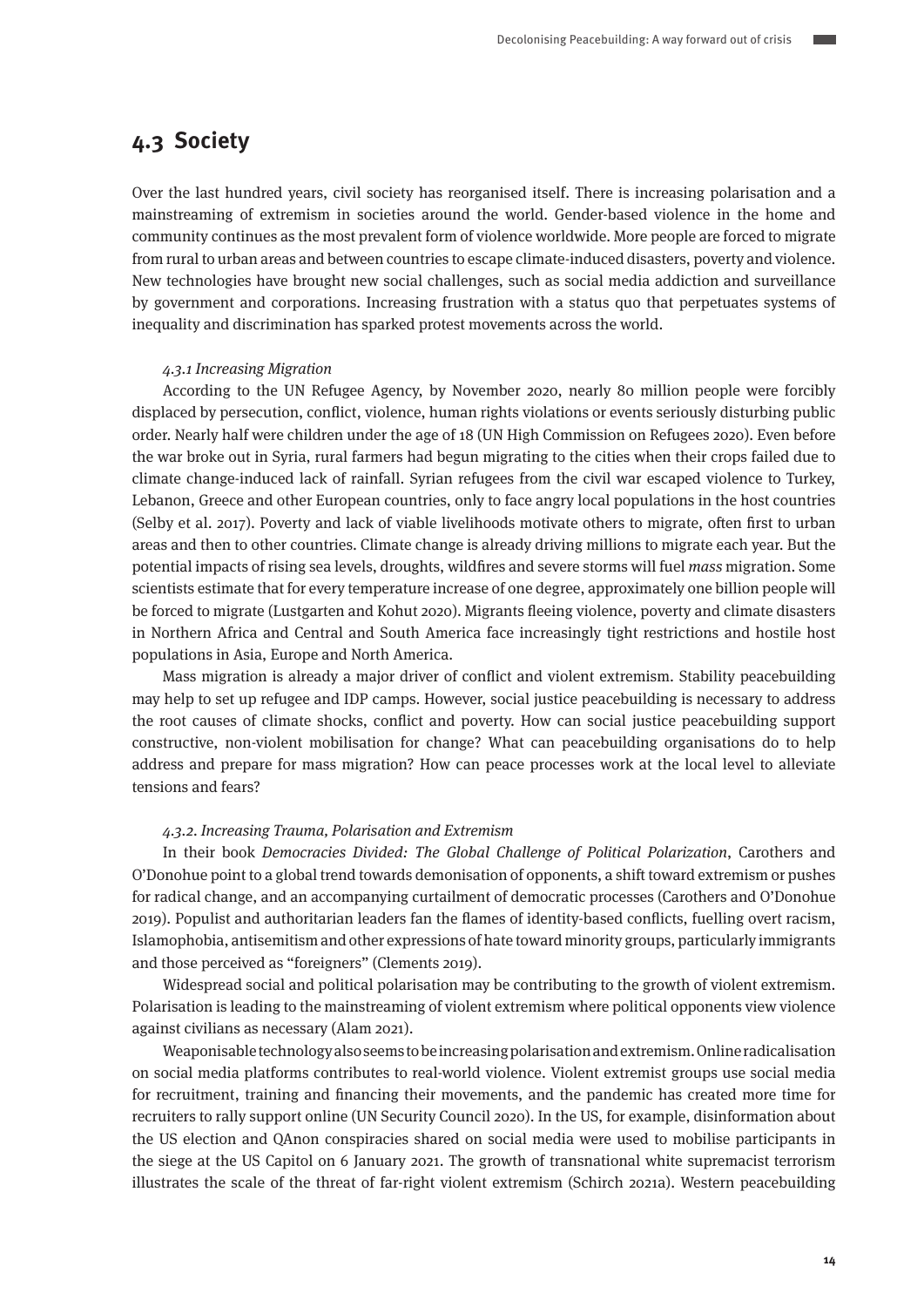organisations must come to terms with the reality that their own societies are conflict-affected and require robust peacebuilding at home (Parlevliet 2022 (forthcoming)).

Over the last five years, deaths caused by terrorism have decreased by nearly 60%. However, in sub-Saharan Africa, terror attacks have increased by 67% and most terror-related deaths still occur in the Southern Hemisphere. In Europe, North America and Oceania, far-right terrorism has increased by a shocking 250% (Institute for Economics and Peace 2020a). Violent extremist beliefs often include antiimmigrant narratives. Given the global increase in climate-related migration, this could increase violent extremism.

In the short term, the lockdowns, financial disruption and media attention to the pandemic seem to have temporarily slowed terror attacks. However, the pandemic is increasing many of the drivers of violent extremism, including government repression, economic and political marginalisation, isolation and a desire for belonging.

An increasing body of research and peacebuilding initiatives hints at a link between the growing crisis of meaning, anxiety, depression and behavioural health challenges and the mainstreaming of violent extremism, authoritarianism and polarisation (Okai 2020; Bosley 2020; Steadman 2020). Both social justice and stability peacebuilding emphasise building social cohesion in divided societies. Behavioural health interventions can help people to recognise cognitive fallacies that drive out-group mistrust and to cultivate healthy behaviours and relationships that can transform the perceptions of in-group versus out-group competition. While the scale of polarisation is increasing, peacebuilding methods have not yet scaled up to meet the challenge. How can peacebuilding efforts focus more attention on psychosocial wellbeing and trauma to prevent further polarisation and intergroup violence? How can peacebuilding practitioners harness new communication technologies more effectively?

#### 4.3.3. Increasing Gender-based Violence

While terrorism grabs attention with public acts of violence against civilians, gender-based violence out of sight of the public exceeds every other form of violence in terms of its scale and scope. One in three women worldwide from all economic and education levels will experience either physical and/ or sexual intimate partner violence or non-partner sexual violence in their lifetime. LGBTQ+ people experience higher levels of gender-based violence than cisgender and heterosexual persons. While 35% of heterosexual women experience rape, physical violence and/or stalking by an intimate partner in their lifetime, the figures are 44% for lesbian women and 61% for bisexual women. Half of transgender people have experienced sexual violence at some point in their lives. Gender-based violence leaves survivors with lasting trauma and disability (YWCA 2019). Female genital mutilation (FGM) affects two hundred million women around the world and has social and economic costs estimated to be up to 3.7% of GDP in some countries (World Bank 2019).

Environmental degradation and the climate crisis are increasing gender-based violence against women and girls. For example, the extractive industry in the DRC is linked to high levels of rape and human trafficking. Conversely, researchers note that gender-based violence makes addressing environmental crises more difficult as access to land and environmental resources is closely associated with gender exploitation (Castañeda Camey et al. 2020). The pandemic also brought sharp rises in gender-based violence in countries around the world, due perhaps to the combination of an increase in economic stress and lockdowns that prevented people at risk from escaping abusive relationships (Graham-Harrison et al. 2020).

The peacebuilding field usually focuses on public violence. Nevertheless, strategic approaches to violence must recognise the linkages between public violence and the gender-based violence that often happens in private. How can the peacebuilding field integrate more gender-responsive programmes to address this global surge in gender-based violence during the pandemic? Why have efforts to prevent gender-based violence had such little impact?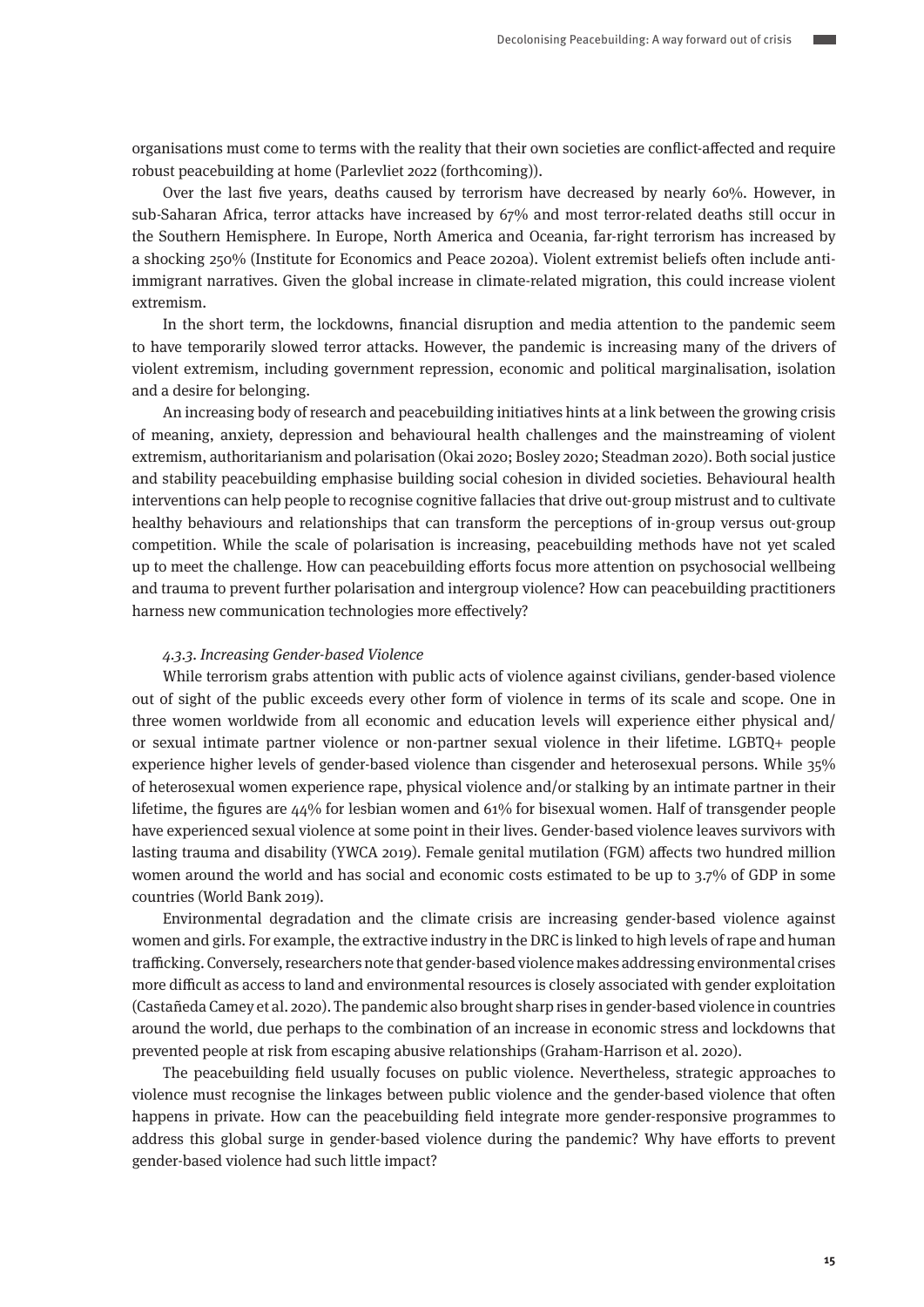# 5 Strategies for Decolonising Peacebuilding

The triad of crises described in this article accentuates the need for a "great reset" for the peacebuilding field. The present crises are an opportunity to build back better by addressing fundamental weaknesses in current peacebuilding practice and dilemmas heightened by a bifurcated peacebuilding spectrum. Decolonisation is at the heart of a peacebuilding reset.

In 2020, the Black Lives Matter movement prompted an urgent examination of broader patterns of colonial thinking embedded in peacebuilding programmes (Garza 2020). The Covid-19 pandemic heightened awareness of the essential role of locally owned health and safety frameworks to address local needs. As Youssef Mahmoud notes, this may be a silver lining of the pandemic, giving social justice-oriented peacebuilders the space to implement their own programmes by drawing on local resources (Mahmoud 2020).

Decolonisation is not a simplistic process or empty gesture. Cultural studies scholars Aníbal Quijano and Walter Mignolo's 2007 definition of decoloniality critiques the hidden ways in which the logic of colonialism manifests in the present conceptions of modernity such as technological innovation, democratic governance and capitalist market economies (Quijano 2007; Mignolo 2007). In their influential essay Decolonization Is Not A Metaphor, Eve Tuck and K. Wayne Yang argue that people who benefit from status quo power structures may make superficial and symbolic "moves toward innocence" that distract attention from land reparations and repatriation (Tuck and Yang 2012). These theorists insist that decolonisation moves beyond symbolic gestures. Tapji Garba and Sara-Maria Sorentino's response article Slavery is a Metaphor argues that a focus on land repatriation obscures the fundamentally racist and anti-Black oppressions embedded within the harms to black and brown people in the past and present (Garba and Sorentino 2020). Decolonisation thus requires both material and symbolic actions toward freedom, equity, repair, reparation, abolition and repatriation.

Decolonialising peacebuilding creates space for people harmed by colonial worldviews and institutions to name and be agents of change while those who have benefited from colonialism take active steps to acknowledge and repair the harms from colonial legacies. The verb "decolonising" must avoid Tuck and Yang's superficial "moves to innocence" and instead view decolonisation as requiring significant cognitive and structural change. Decolonising means addressing the forces of colonial empire that echo throughout the state, market and society in today's world.

A growing literature explores what decolonising peacebuilding might require, including decolonising the design of peacebuilding, the definitions of human rights (Dilanyan, Beraia and Yavus 2018), notions of gender (Hudson 2016) and the structure of Western aid (Paige 2020). Decolonising peacebuilding requires local approaches to address the combined impact of the pandemic, the climate crisis and new technologies, along with shifts to the state system, the market and society. Below, ten core elements of an agenda for decolonising peacebuilding are identified which highlight the tensions between social justice and stability peacebuilding and illustrate what centring local analysis and action might mean.

#### Expand Local Ownership

What can the peacebuilding field do to heighten awareness of the strengths and practical examples that put diverse local civil society leadership at the heart of all aspects of peacebuilding? The concept of local ownership has been a staple of many international agreements, starting with the OECD's development cooperation model (OECD 1996). Yet in the last 20 years, peacebuilding "experts" with a stabilisation agenda have continued to displace local wisdom, capacity and social justice goals rather than work in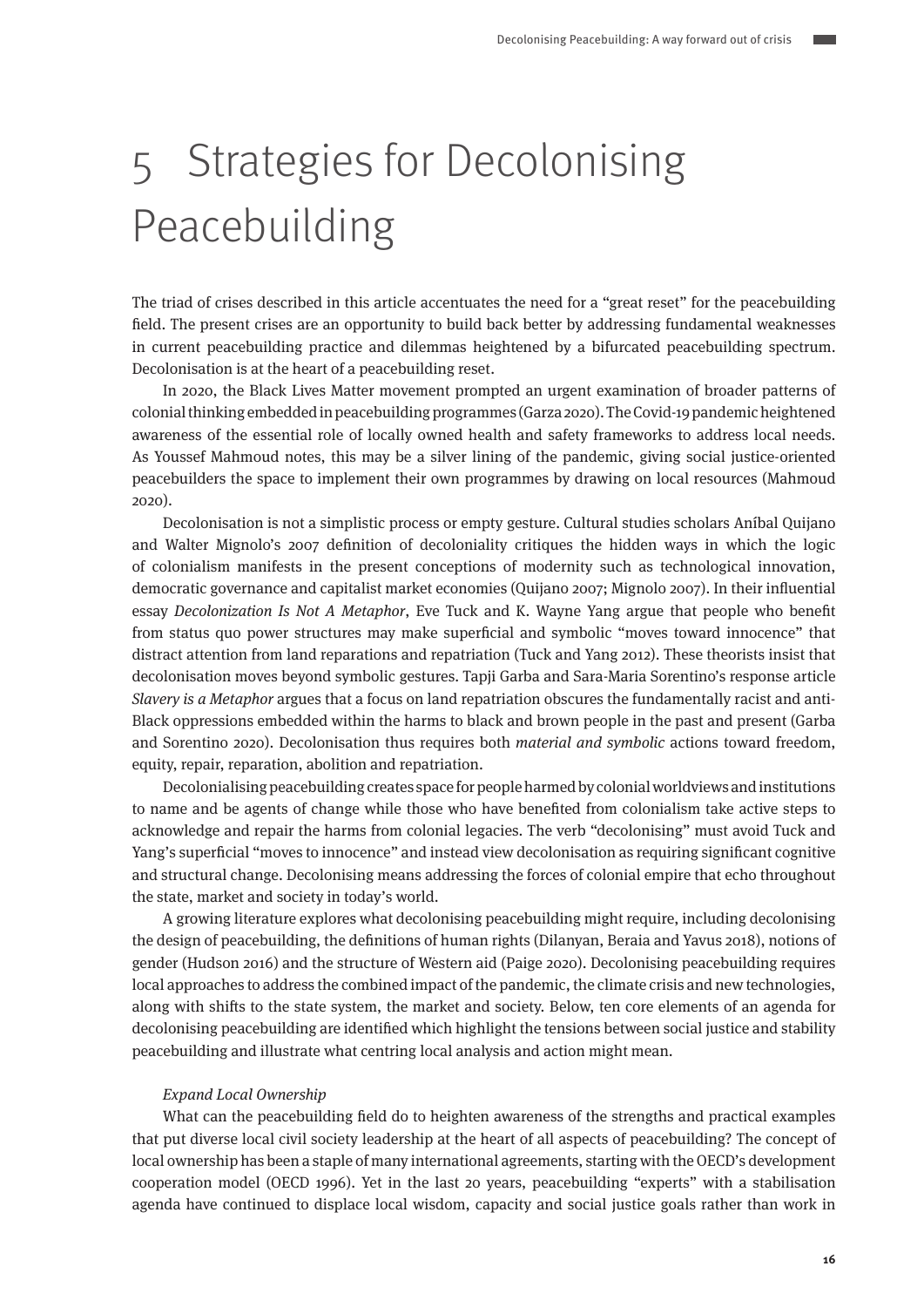partnership with them in an anticolonial framework. Outsiders' intentions to build peace or "stability" have not always translated into benefits for local people. Despite efforts to emphasise local ownership, stability peacebuilding's hold on the field shows no signs of weakening.

Decolonising peacebuilding requires a rethinking of competing definitions of "local". In the race to find "local implementing partners", too many government and international NGO peacebuilding programmes choose elite urban civil society organisations. Yet these organisations may not represent the community in any real way. Worse, they may may substitute for actual grassroots organising and movement-building. Diverse community-based organisations, outside of the urban NGO sphere, must be involved in devising conflict analysis processes, programme development, implementation, oversight and evaluation (Schirch and Mancini-Griffoli 2016). Local communities must be allowed to speak their own languages, define the issues according to their own analysis, and carry out the strategies that they think are culturally relevant and build on local capacities and traditions (Errington-Barnes and Connolly 2021).

#### Advance Intersectional Conflict Analysis

What can the peacebuilding field do to advance intersectional conflict analysis? Decolonising peacebuilding requires reflection on the power dynamics between and within different identity groups. An intersectional analysis highlights how multiple oppressions intersect to form compound oppressions. Race, class, gender, religion, physical abilities and other individual characteristics intersect, interact and overlap (Crenshaw 1989). Youth, women, LGBTQ, Indigenous, Black and People of Colour need to be the authors of their own peace, with outsiders playing supporting roles decided by and overseen by diverse insiders (Schirch 2013). Paulo Freire's Pedagogy of the Oppressed still provides the inspiration for how intersectional conflict analysis seeds conflict transformation (Freire 1970). Local analysis and action to prevent and transform harm are central to a peacebuilding reset.

#### Facilitate Intersectional Solidarity

What can the peacebuilding field do to foster intersectional dialogue and coalition-building? While intersectional analysis draws attention to compounded oppressions, it can also lead to competitive victim narratives. This can pit one oppressed group against another. Colonial powers conducted "research" on local populations in order to understand how to use "divide and conquer" strategies to enable a small number of white colonisers to control a large number of local Black, Indigenous and People of Colour (Ndlovu-Gatsheni 2017). Intersectionality in practice requires solidarity between marginalised groups. Successful social movements depend on coalition-building between groups (Van Dyke and McCammon 2010). In her book The Sum of Us: What Racism Costs Everyone and How We Can Prosper Together, Heather McGhee asserts that zero-sum narratives within society bolster the forces of systemic racism. Racial justice is about ensuring that human rights apply to everyone, including Black, Indigenous and People of Colour (BIPOC). McGhee argues that social justice activists should shift the focus from how racism benefits white people to emphasising, instead, how racism costs everyone in society. Racial justice will create a "solidarity dividend" that will enhance all people's human rights (McGhee 2021). The skills of dialogue, mediation and negotiation can be used to build strategic coalitions and a solidarity dividend between identity groups (Bloch and Schirch 2018).

#### Rethink Governance and Peacebuilding

What can the peacebuilding field do to strengthen national infrastructures for peace that are centred around diverse local peacebuilding actors? Decolonising peacebuilding requires a more robust multistakeholder approach to governance as ongoing negotiation; a permanent peace process where local voices are central, not just included on the margins (Pospisil 2020). Diffusion of governance is necessary for robust peacebuilding and offers an example of the best possibilities for blending social justice peacebuilding with state efforts at stability peacebuilding. Governance is essential for peace, but state-building missions rarely prioritise social justice (Cortright, Seyle and Wall 2017). The movement to build "national infrastructures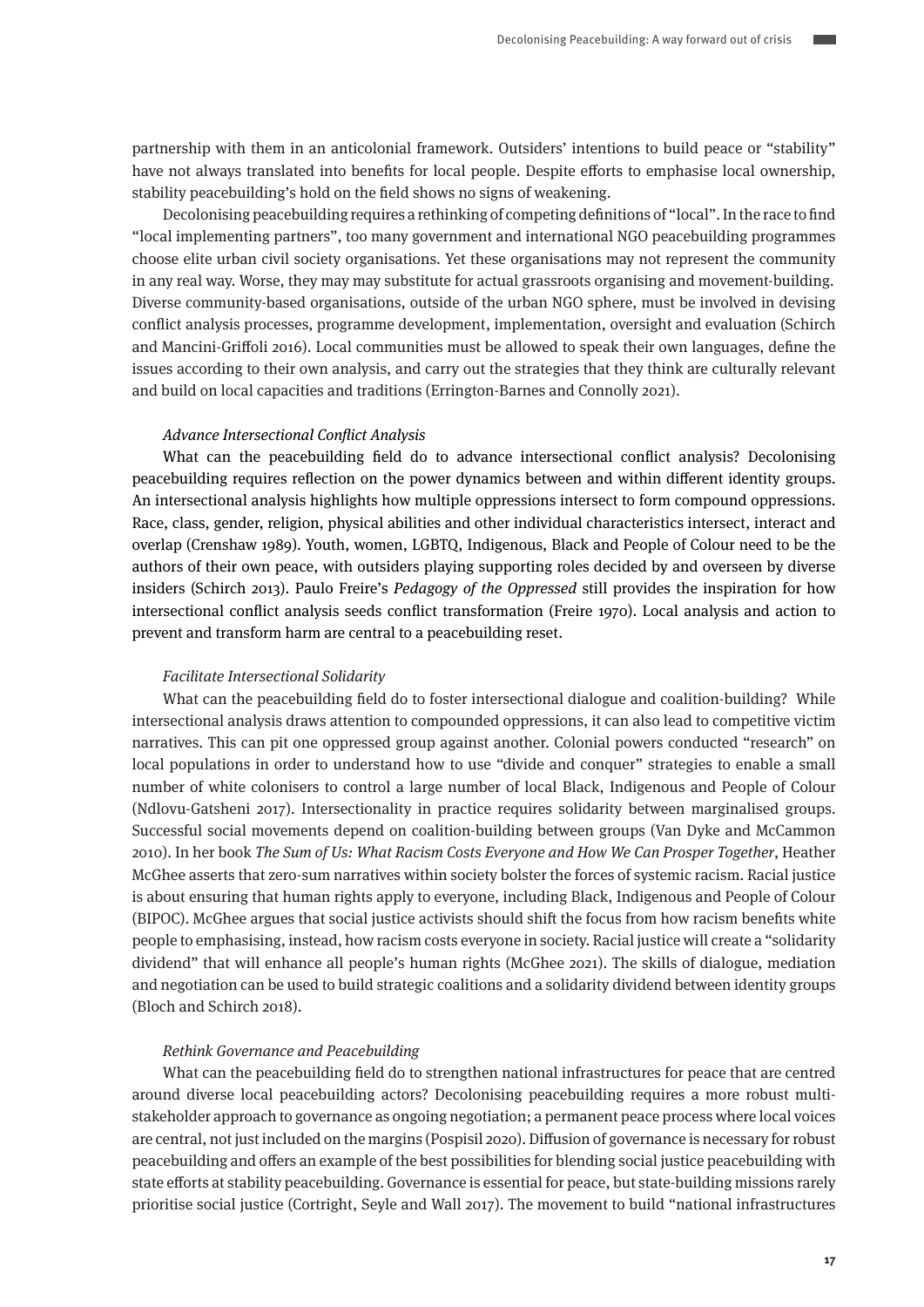"national infrastructures for peace" blends national and local government with civil society's local peace and reconciliation committees and has potential to decentralise and decolonise governance (Giessmann 2016).

#### Renew Attention to Economic Models and Measures

What can the peacebuilding field do to ensure that full human dignity for all is central to economic models? What can it do to promote fair trade agreements or reparations for wealth extracted by colonial powers, or a combination of both fairer trade and reparations? Decolonising peacebuilding means analysing the winners and losers in economic models and measures. In 1945, Kenneth Boulding, the grandfather of the field of peace studies, published The Economics of Peace. 75 years later, the peacebuilding field has little new to say about how economic systems undermine or contribute to peace. The UN's Sustainable Development Goals made the link between sustainable development and sustainable peace explicit, but did not offer a new economic model or address the exploitive, climate-warming, consumption-based marketplace (Kharas and McArthur 2019). Most of the recent literature on the role of the economy and peace focuses on the impact of investment or aid money in post-war contexts, with some arguing that economic aid contributes to post-war reconstruction, and others arguing that political reforms or peace agreements are far more important than economic elements (Strachan 2012). The arguments and assumptions of the stability peacebuilding paradigm linking a free market, democracy and peace merit closer attention. Small declines in poverty are positive but are dwarfed by massive increases in inequality, which correlates more closely with conflict. Equality and particularly gender parity are linked to improvements in livelihoods, food security and other aspects of human security, as noted in UN peacebuilding missions (Gizelis 2009) and by prominent peacebuilding NGOs (Robinson 2016). Shifts in the market and peacebuilding field are not keeping up with growing economic inequality, environmental destruction and the climate crisis, all of which impact human security.

Decolonising peacebuilding also requires new funding models in which local communities finance efforts to promote the social justice they seek. Civil society reliance on donor funding leaves local peacebuilding actors vulnerable to international donor decisions to readjust funding to new crises, such as the pandemic, or external state interests. It also reinforces colonial relationships. In Decolonizing Wealth, Edgar Villanueva analyses philanthropic power to move away from the colonial paradigm toward one that understands local agency and Indigenous wisdom (Villanueva 2018). Some development and peacebuilding experts point to reparations frameworks as necessary to replace the colonial-style aid industry (Leach 2018). Developing local sustainable financing for peacebuilding initiatives is essential to decolonise peacebuilding and will foster more resilience during crises.

#### Protect Social Movements and Civil Society Space

What can the peacebuilding field do to foster greater support for and synergy with nonviolent social movements? Decolonising peacebuilding requires a critique of the institutionalisation and professionalisation of the work of building peace. Too often, stability peacebuilding requires formal, donorapproved institutions that may drain people power away from social movements aimed at structural justice and human rights (Beraia, Yavuz and Dilanyan 2019). In many countries, the civil society space is shrinking as states use weaponisable technologies to surveil, imprison, kill and disappear activists. These trends pit social justice peacebuilding against the stabilisation agenda. Recent literature has sought to reconnect the essential role of nonviolent social movements in peacebuilding to address the frequent absence of power analysis (Dudouet 2017; Bloch and Schirch 2018; Stephan 2020). In light of structural violence and power imbalances, there is a need for a shifting of power and building wider coalitions for change. Civil resistance movements seem to be contagious, with democracy activists from Hong Kong inspiring those in Thailand and Myanmar, Nicaragua learning from Venezuela, and millions of climate protesters interacting and organising online. During the last decade, the frequency of public protests has increased by an annual average of 11.5% (Brannen, Haig and Schmidt 2020). As civil society has evolved from loose protest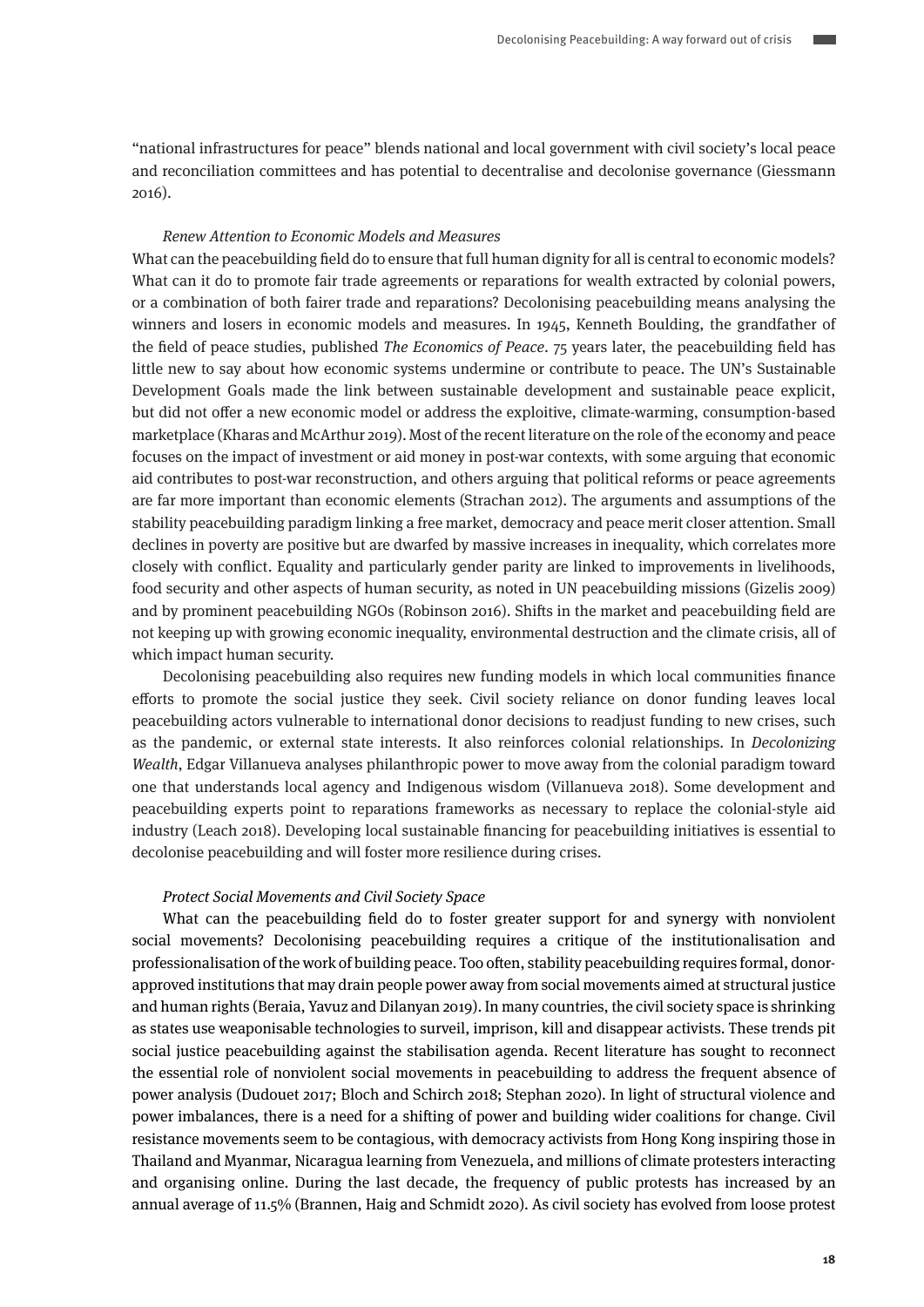movements toward greater capacity and institutionalisation, new civil society approaches blend people power tactics with policy proposals and direct negotiation and dialogue. Decolonising peacebuilding requires more influence for international civil society organisations, with civil society networks and movements working across regions.

#### Address the Psychological Drivers of Polarisation and Extremism

What can the peacebuilding field do to address the crisis in meaning and foster greater support for psychosocial wellbeing and trauma healing? Decolonising peacebuilding requires decolonising approaches to psychosocial wellbeing and trauma healing (Visser 2015). While Western conceptions of health tend to focus on discrete symptoms and pathology, local cultural traditions include ceremonies, rituals, music, art, dancing or other movements as positive community resources to encourage wellbeing. Local customs have often evolved over centuries into tradition-based healing practices to address mental and behavioural health challenges and are now backed up by evidence that they are just as if not more effective than Westernstyle interventions (Musyimi 2018). The Carter Center's Mental Health Program in Liberia is supporting a sustainable mental health system by training a mental health workforce, supporting the passage of a national mental health law, and assisting Liberia's Ministry of Health in conducting anti-stigma training courses for pharmacists, journalists, law enforcement officers, faith and traditional leaders, and users of mental health services (Carter Center 2021). In Zimbabwe, local psychosocial experts created a successful mental health programme involving community "grandmothers" who sit on park benches located in the green spaces outside health clinics and act as friendly, approachable lay health workers who listen to and support individuals facing anxiety, stress, adverse trauma responses and depression – known locally as kufungisisa or "thinking too much". In 2017, more than 30,000 people in Zimbabwe received treatment from a grandmother on a Friendship Bench, with positive outcomes rivalling those of conventional therapeutic methods (Chibanda et al. 2016).

#### Innovate Digital Peacebuilding

What can the peacebuilding field do to harness the power of digital technologies for social justice and peace, and at the same time to address the multiple and polarising threats they pose to privacy, democracy and information? Decolonising peacebuilding requires the use of digital technologies for organising, coordinating, mobilising and amplifying local citizen journalism on the issues that people can see and feel in their own lives. Democracy activists are organising and mobilising mass civic actions online. While some peacebuilding organisations are attempting to tap into the power of social media to amplify peacebuilding messages and stories, few peacebuilding organisations are responding at scale to the threats social media technologies pose to peacebuilding goals (Schirch 2020). Stability peacebuilding operations will have a much more difficult time working in complex environments with diverse armed groups with technological killing power. New capacities and resources are necessary to address digital threats to civil society and maximise the potential of digital peacebuilding.

#### Invest in Climate Peace Processes and Prepare for Mass Migration

What can the peacebuilding field do to prepare for the onset of climate emergencies and mass migration? Decolonising peacebuilding requires skills in designing inclusive peace processes around climate migration, adaptation, mitigation and prevention. Many peacebuilding organisations continue to focus on armed conflicts and peace processes at the state level, giving little attention to the threats from the climate emergency. Local-level climate peace processes should devote energy to building the public and political will for significant shifts to the marketplace. Peacebuilding institutes have given some attention to analysing the complex relationship between climate change and violent conflict. However, the peacebuilding field has not addressed the scale or urgency of the climate crisis (Day and Caus 2020). The field of environmental peacebuilding contributes innovations which assist conflict parties to manage conflicts over environmental resources and pollution (Dresse et al. 2018). Nevertheless, it too lacks a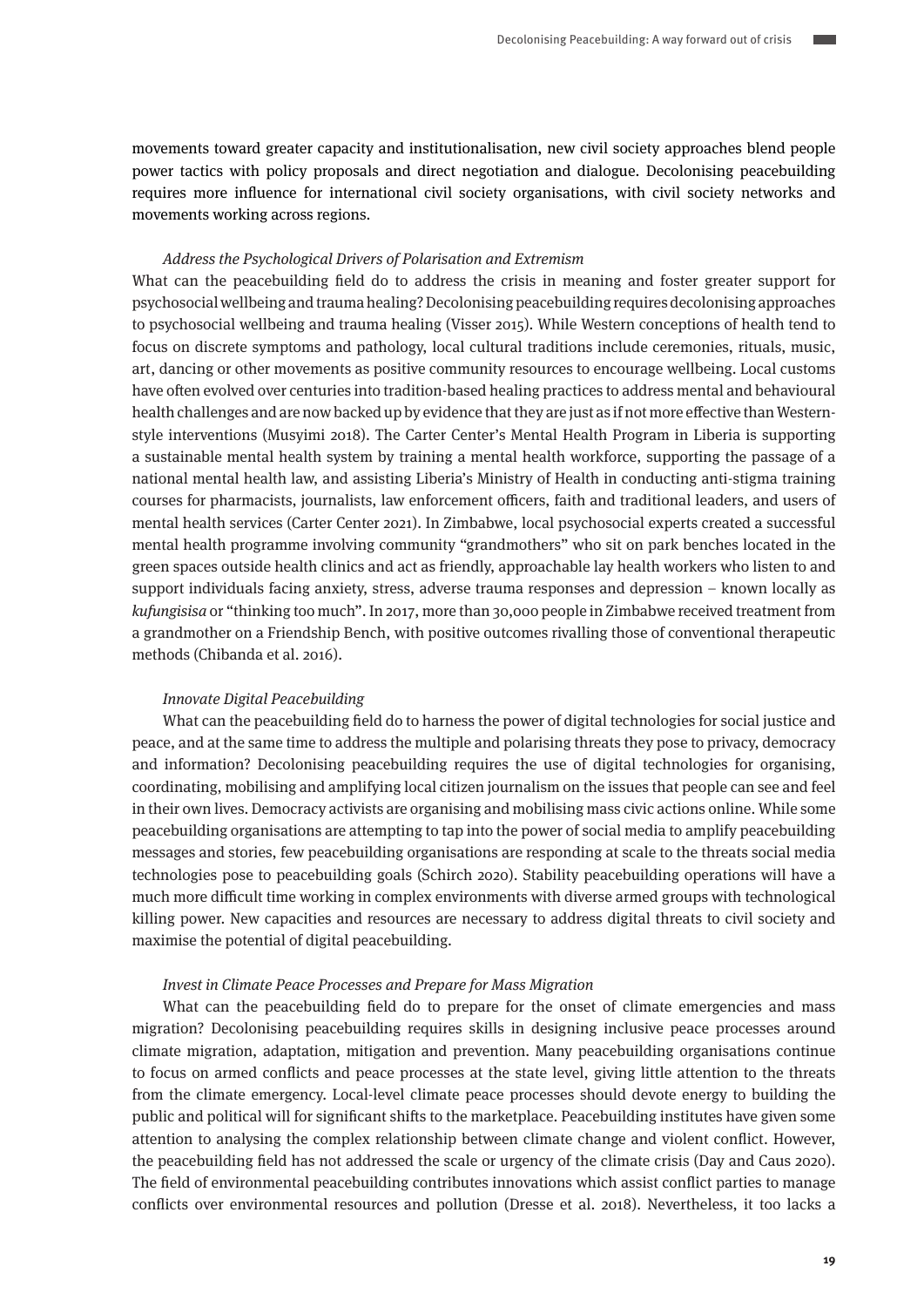comprehensive view of marketplace reform to address the rapacious consumption and growth framework. Given the importance of energy transformation in addressing the climate crisis, more attention must be paid to harnessing peacebuilding expertise to produce diplomatic agreements and policy solutions in this field. Both social justice and stability peacebuilding will need to plan for and address the social tensions, food shortages, disproportionate effects on marginalised communities and other humanitarian crises that will result from climate-induced mass migration. The peacebuilding field needs to scale up local mediation teams to address challenges that climate migration poses to social cohesion, and to emphasise inclusion, local capacity and resilience in local humanitarian leadership to mitigate the impacts of climate wildfires, droughts, storms, etc.

#### Tackle the Elephant in the Room: The Military-Industrial Complex

What can the peacebuilding field do to address the economic drivers of arms manufacturing and sales? Decolonising peacebuilding requires greater attention to the military industrial complex with its profit motivation for violence. Military-based strategies for peace receive funding despite a lack of evidence of success, sometimes even when there is evidence that they cause more harm than good (Bacevich 2010). With the 2020 Taliban takeover of the Afghan government, it seems that 20 years of war and over six trillion dollars primarily benefited US defence companies touting the neo-colonial war on terror, not local Afghans. Yet this observation was absent from most mainstream analysis of the US-led war on Afghanistan and the many reflections on the 20-year anniversary of 9/11 and the legacy of the global war on terror that followed.

## 6 Conclusion

Just a few years ago in 2016, the SDGs and global governance movements envisioned achieving significant improvements in quality of life around the world. Today, lives are at risk from a global pandemic, a climate crisis, entrenched structural injustices, civil wars, terror attacks, gender-based violence and severe economic inequality. In a world of diverse threats, rapid changes and a multitude of crises, peacebuilding leaders will need to prepare themselves for interdisciplinary challenges. Peacebuilding will require anticolonial ethicists as well as technocrats. Peacebuilding will need systems thinkers able to imagine and design integrated, anticolonial programmes that address multiple challenges in a way which is sensitive to psychosocial trauma, gender, climate, economic inequality, political polarisation, extremism and good governance. Peacebuilding engineers will need to design every city, housing community and computer programme with peace and social justice ethics in mind.

The scale and scope of challenges facing our planet over the coming decades will require unprecedented innovation. Peacebuilding leaders will need to be persuasive and charismatic communicators who are able to shine a light of hope through the fog of disorder. Peacebuilding groups will need to partner with social movements, and think about how to shift the field away from an international NGO model. As we move into an uncertain future likely to bring chaos and disruption, leadership researcher Margaret Wheatley urges us to protect "islands of sanity" in communities throughout the world, where local leaders commit to protecting values, cities innovate and develop model solutions, and people decide to focus on inspiration, best practices and positive peace (Wheatley 2017). Decolonising peacebuilding offers a map for moving towards a survivable future.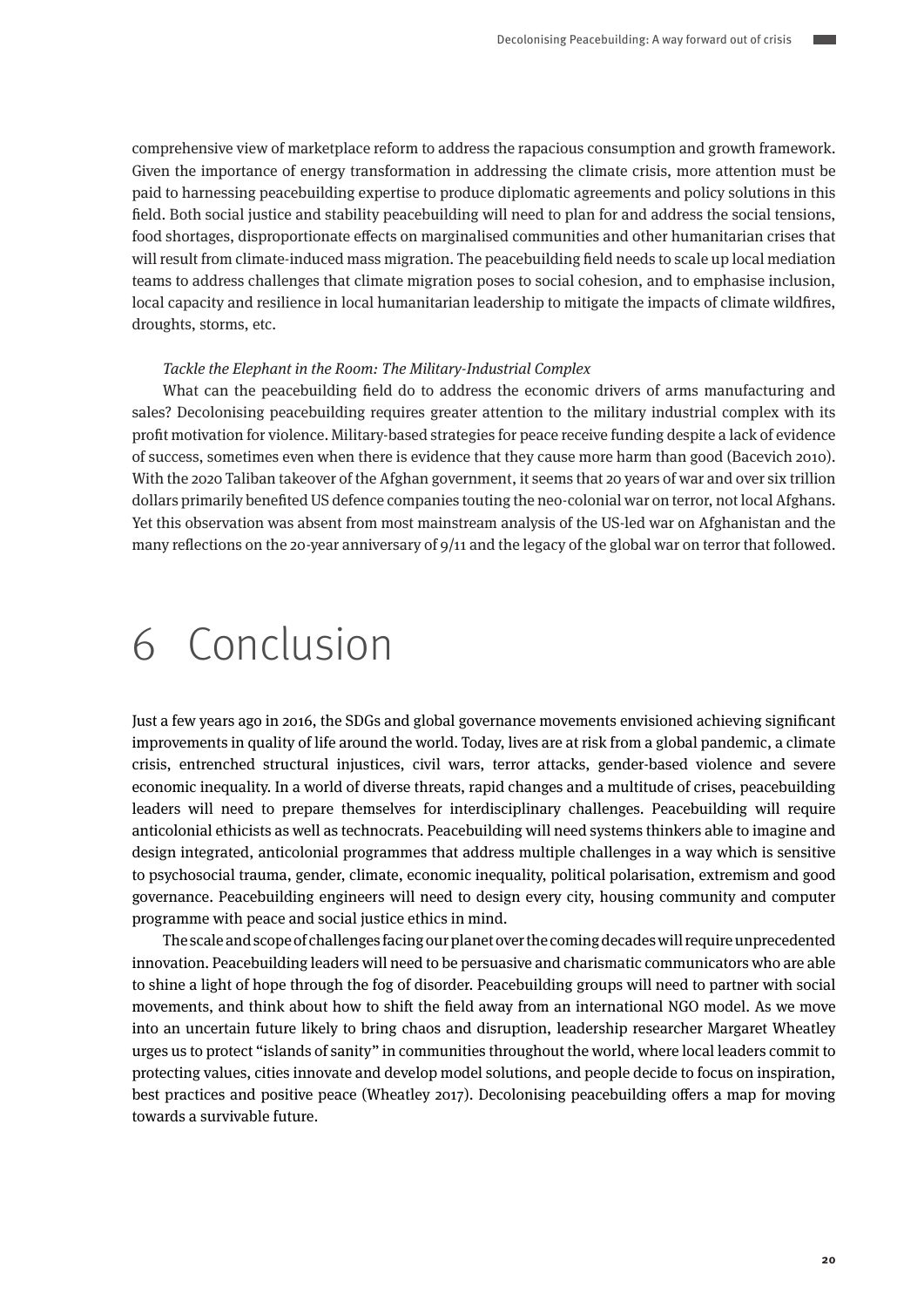# 7 References and further reading

- **ACLED. 2020.** Armed Conflict Location & Event Data Project Dashboard**.** Accessed March 2021. https://acleddata.com/dashboard/#/dashboard.
- **ACLED. 2021.** Data Dashboard**.** Armed Conflict Location & Event Data Project.
- **Alam, Hannah. 2021.** What Happens When Extremism Becomes Mainstream**. 26 February.**
- **Altmann, Jürgen. 2020.** Technology, Arms Control and World Order: Fundamental Change Needed**.** Tokyo: Toda Peace Institute.
- **Anderson, Mary B. 1999.** Do No Harm: How Aid Can Support Peace or War**.** Boulder, CO: Lynne Rienner.
- **Autesserre, Severine. 2014.** Peaceland Conflict Resolution and the Everyday Politics of International Intervention**.** New York: Cambridge University Press.
- **Ayindo, Babu. 2017.** Arts, Peacebuilding and Decolonization: A Comparative Study of Parihaka, Mindanao and Nairobi**.** Dunedin, New Zealand: University of Otago.
- **Bacevich, Andrew. 2010.** Washington Rules: America's Path to Permanent War**.** New York: Metropolitan Books.
- **Barkawi, Tarak, and Mark Laffey. 2006.** "The postcolonial moment in security studies." Review of International Studies, 24 May.
- **Bashyakarla, Varoon. 2018.** "Persuasion by Personality: The Use of Psychometric Profiling in Elections." Tactical Tech**.** 18 May. https:// ourdataourselves.tacticaltech.org/posts/ psychometric-profiling/.
- **Beltekian, Diana, and Esteban Ortiz-Ospina. 2018.**  "Extreme poverty is falling: How is poverty changing for higher poverty lines?" Our World in Data**.** 5 March. https://ourworldindata.org/poverty-at-higher-poverty-lines.
- **Benjamin, Ruha. 2019.** Race After Technology: Abolitionist Tools for the New Jim Code**.**  Cambridge: Polity Press.
- **Beraia, Aia, Hilal Yavuz, and Sona Dilanyan. 2019.**  "Beyond NGOs: Decolonising Peacebuilding and Human Rights." Journal of Conflict Transformation; Caucusus Edition.
- **Berghof Foundation. 2019.** Berghof Glossary for Conflict Transformation and Peacebuilding: 20 notions for theory and practice. Berlin: https://berghof-foundation.org/library/ berghof-glossary.
- **Bloch, Nadine, and Lisa Schirch. 2018.** Synergizing Nonviolent Action and Peacebuilding**.** Washington DC: US Institute of Peace.
- **Bosley, Chris. 2020.** Violent Extremist Disengagement and Reconciliation: A Peacebuilding Approach**.** Washington DC: US Institute of Peace.
- **Boutros-Ghali, Boutros. 1992.** An agenda for peace : preventive diplomacy, peacemaking and peace-keeping**: .** New York: UN Security Council.
- **Brannen, Samuel J., Christian S. Haig, and Katherine Schmidt. 2020.** The Age of Mass Protests: Understanding an Escalating Global Trend**.** Washington DC: Center for Strategic and International Studies.
- **Burgis, Tom. 2015.** The Looting Machine: Warlords, Tycoons, Smugglers and the Systematic Theft of Africa's Wealth**.** London: William Collins.
- **C40 Cities. 2020.** Ending Climate Change Begins in the City**.** https://www.c40.org/endingclimate-change-begins-in-the-city.
- **Call, Charles, and Cedric de Coning. 2017.** Rising Powers and Peacebuilding: Breaking the Mold? Cham, Switzerland: Palgrave MacMillan.
- **Carothers, Thomas, and Andrew O'Donohue. 2019.**  Democracies Divided: The Global Challenge of Political Polarization**.** Washington DC: Brookings Institution Press.
- **Carter Center. 2021.** Mental Health in Liberia**.**  https://www.cartercenter.org/health/ mental\_health/mh-liberia.html.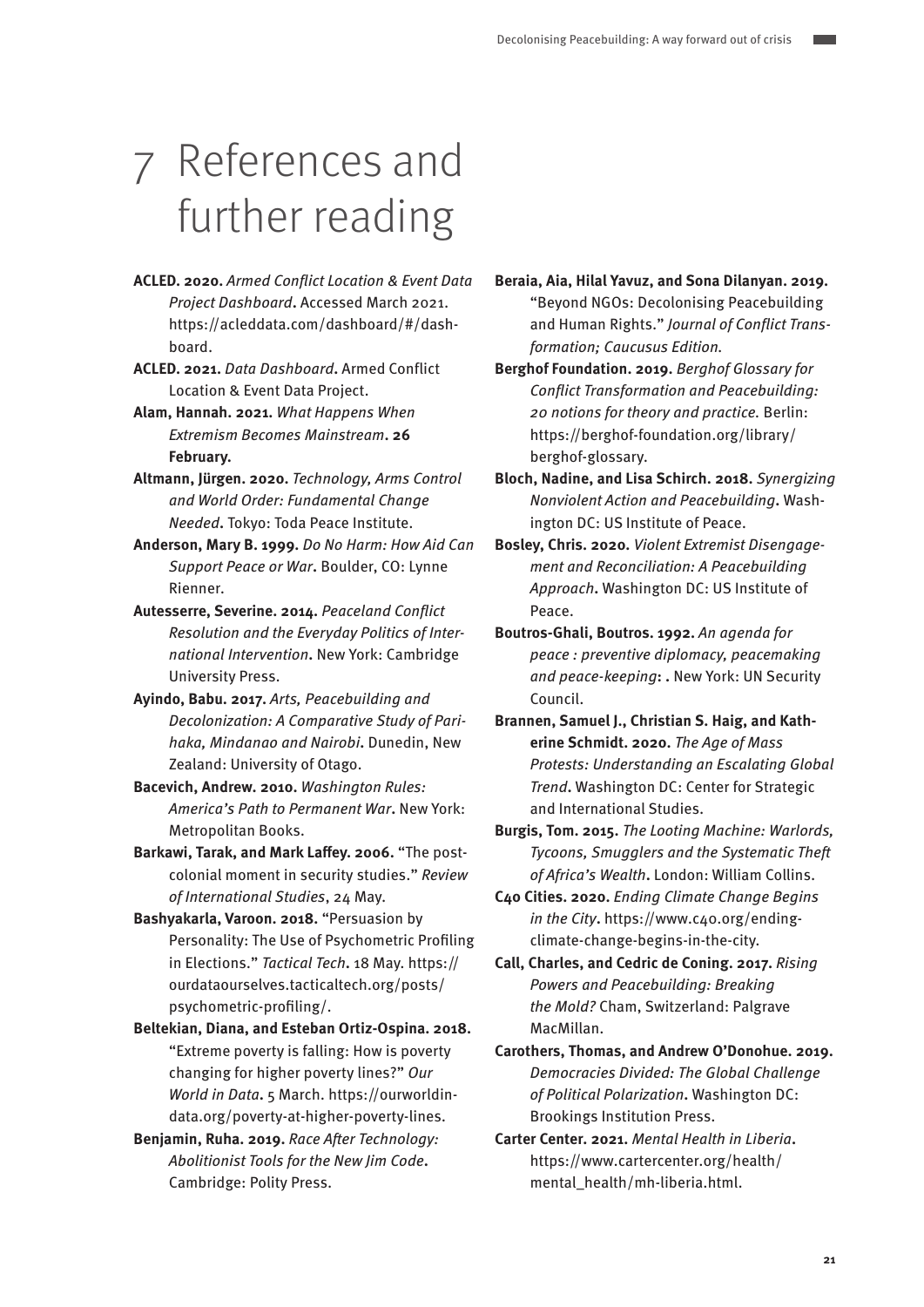- **Castañeda Camey, Itzá, Laura Sabater, Cate Owren, A. Emmett Boyer, and Jamie Wen. 2020.** Gender-based violence and environment linkages: the violence of inequality**.**  Gland, Switzerland: USAID; IUCN Global Programme on Governance and Rights (GPGR).
- **Chibanda, Dixon, et al. 2016.** "Effect of a Primary Care–Based Psychological Intervention on Symptoms of Common Mental Disorders in Zimbabwe: A Randomized Clinical Trial." Journal of the American Medical Association**.**
- **Chua, Amy. 2004.** World on Fire: How Exporting Free Market Democracy Breeds Ethnic Hatred and Global Instability**.** New York: Anchor.
- **Clements, Kevin P. 2019.** "Authoritarian Populism and Atavistic Nationalism: 21st-Century Challenges to Peacebuilding and Development." Journal of Peacebuilding and Development 1-6.
- **CNA. 2014.** National Security and the Accelerating Risks of Climate Change**.** Alexandria: CNA Military Advisory Board.
- **Cortright, David, Conor Seyle, and Kristen Wall. 2017.** Governance for Peace: How Inclusive, Participatory and Accountable Institutions Promote Peace and Prosperity. New York: Cambridge University Press.
- **Counter Extremism Project. 2020.** "Violent Right-Wing Extremism and Terrorism – Transnational Connectivity, Definitions, Incidents, Structures and Countermeasures." Berlin.
- **Crenshaw, Kimberle. 1989.** "Demarginalizing the Intersection of Race and Sex: A Black Feminist Critique of Antidiscrimination Doctrine, Feminist Theory and Antiracist Politics." University of Chicago Legal Forum.
- **Csaky, Zselyke. 2020.** Dropping the Democratic Facade**.** Washington DC: Freedom House.
- **Day, Adam, and Jessica Caus. 2020.** Conflict Prevention in an Era of Climate Change: Adapting the UN to Climate-Security Risks**.**  New York: United Nations University.
- **Department of Economic and Social Affairs. 2020.**  World Social Report 2020: Inequality in a Rapidly Changing World. United Nations.

**Dilanyan, Sona, Aia Beraia, and Hilal Yavus. 2018.**  "Beyond NGOs: Decolonizing Peacebuilding and Human Rights." Caucasus Edition 3 (2): 157-173.

- **Dresse, Anaïs, Itay Fischhendler, Jonas Østergaard Nielsen, and Dimitrios Zikos. 2018. "**Environmental peacebuilding: Towards a theoretical framework." Cooperation and Conflict, 9 November: 99-119.
- **Dudouet, Véronique. 2017.** Powering to Peace: Integrated Civil Resistance and Peacebuilding Strategies**.** Washington DC: International Center for Nonviolent Conflict.
- **Elkington, John. 2018.** "25 Years Ago I Coined the Phrase 'Triple Bottom Line.' Here's Why It's Time to Rethink It." Harvard Business Review**,**  25 June .
- **Errington-Barnes, Luke, and Lesley Connolly. 2021.** 'What's the Password?': Language and Exclusion in Global Peacebuilding **.** Uppsala, Sweden: Life and Peace Institute.
- **Fanon, Franz. 1961.** The wretched of the earth (C. Farrington, Trans.). New York: Penguin Classics.
- **Freire, Paulo. 1970.** Pedagogy of the Oppressed**.**  New York: Seabury Press.
- **Freedom House. 2022.** Freedom in the World 2022. The Global Expansion of Authoritarian Rule**.** Washington, DC. Freedom House. https://freedomhouse.org/sites/default/ files/2022-02/FIW\_2022\_PDF\_Booklet\_ Digital\_Final\_Web.pdf
- **Garba, Tapji, and Sara-Maria Sorentino. 2020.**  "Slavery is a Metphor: A Critical Commentary on Eve Tuck and K. Waye Yang's "Decolonization is Not a Metaphor." Antipode 52 (3): 764-782.
- **Garza, Alicia. 2020.** The Purpose of Power: How We Come Together When We Fall Apart**.** New York: Penguin.
- **Gates, Bill, and Melinda Gates. 2020.** COVID-19: A Global Perspective**.** Bill and Melinda Gates Foundation.
- **Giessmann, Hans J. 2016.** Embedded Peace Infrastructures for Peace: Approaches and Lessons Learned**.** New York: United Nations Development Programme, Berghoff Founation, Swiss Agency for Development and Cooperation.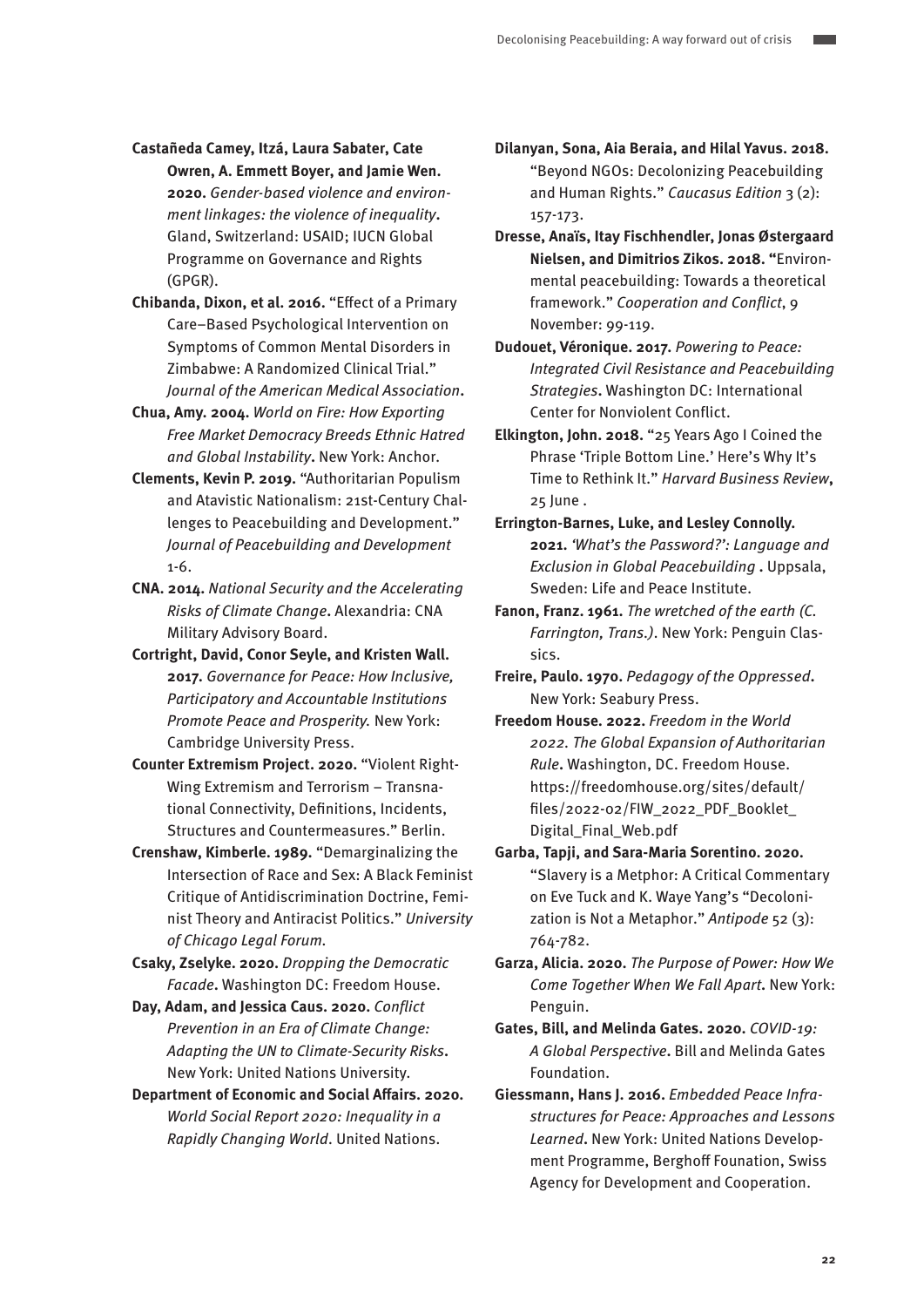**Gizelis, Theodora-Ismene. 2009.** "Gender Empowerment and United Nations Peacebuilding." Journal of Peace Research, 505 –523.

**Graham-Harrison, Emma, Angela Giuffrida, Helena Smith, and Liz Ford. 2020.** "Lockdowns around the world bring rise in domestic violence." The Guardian, 28 March.

**Guterres, António. 2018.** "Address to the General Assembly." 25 September.

**Hallegatte, Stephane, Jun Rentschler, and Brian Walsh. 2018.** "Building Back Better." World Bank.

**Hudson, Heidi. 2016.** Decolonizing the Mainstreaming of Gender in Peacebuilding: Toward an Agenda for Africa. African Peacebuilding Network. Social Science Research Council African Peacebuilding Network.

**ICRC. 2018.** The Roots of Restraint in War. Geneva: International Committee of the Red Cross.

**Institute for Economics and Peace. 2021.**  "Successful Peace Building: A Summary of Research Findings." Sydney: IEP.

**—. 2020a.** Global Terrorism Index 2020: Measuring the Impact of Terrorism. Sydney: IEP.

- **—. 2020b.** "Market Forces for Peace." November. https://www.visionofhumanity.org/marketforces-for-peace-using-business-and-tradeto-build-security/ .
- **—. 2018.** "The Economic Value of Peace 2018: Measuring the Global Economic Impact of Violence and Conflict." Sydney: IEP.
- **—. 2018.** "Positive Peace Report 2018: Analysing the factors that sustain peace." Sydney: IEP.

**Intergovernmental Panel on Climate Change. 2020.** AR6 Synthesis Report: Climate Change 2022**.** Geneva: United Nations.

**Kaspersen, Anja, Espen Barth Eide, and Philip Shetler-Jones. 2016.** 10 trends for the future of warfare. World Economic Forum.

**Kharas, Homi, and John McArthur. 2019.** Building the SDG economy. Washington DC: Brookings Institution.

**Klaus, Wasmund. 1986.** "The Political Socialization of West German Terrorists." In Political Violence and Terror: Motifs and Motivations**,**  by Peter H. Merkl, 191-228. Berkeley: University of California Press.

**Kovick, David. 2005.** The Hewlett Foundation's Conflict Resolution Program Twenty Years of Field-Building 1984-2004**.** Mountainview, California: Hewlette Foundation.

**Lawrance, Emma, Neil Jennings, Vasiliki Kioupi, Rhiannon Thompson, James Diffey, and Ans Vercammen. 2021.** "Young Persons' Psychological Responses, Mental Health and Sense of Agency for the Dual Challenges of Climate Change and a Global Pandemic." The Lancet SSRN pre-print.

**Leach, Steven. 2018.** Aid Exits and Locally-led Development**.** Peace Direct, CDA Collaborative Learning Projects and Search for Common Ground.

**Lederach, John Paul, and Janice Moomaw Jenner. 2002.** A Handbook of International Peacebuilding: Into the Eye of the Storm. San Francisco: Jossey-Bass.

**Lederer, Edith M. 2020.** "UN chief: Virus reversed fragile progress on gender equality." Washington Post, 31 August.

**Linklater, Renee. 2014.** Decolonizing Trauma Work: Indigenous Stories and Strategies. Halifax: Fernwood Publishing.

**Lustgarten, Abrahm, and Meridith Kohut. 2020.**  "The Great Climate Migration Has Begun." New York Times Magazine, 23 July.

**Mahmoud, Youssef. 2020.** Whatever Future Holds for Peace Operations, Peacebuilding Must Be More Local and Plural**.** New York: International Peace Institute Global Observatory.

**Mamdani, Mahmoud. 2018.** Citizen and Subject: Contemporary of Africa the Legacy of Late Colonialism. Princeton: Princeton University Press.

**McGhee, Heather. 2021.** The Sum of Us: What Racism Costs Everyone and How We Can Prosper Together. One World.

**Meadows, Donella H, Dennis L. Meadows, Jorgen Randalls, and William W. Behrens. 1972.**  Limits of Growth. New York: Universe Books.

**Menakem, Resmaa. 2017.** My Grandmother's Hands: Racialized Trauma and the Pathway to Mending Our Hearts and Bodies. Las Vegas: Central Recovery Press.

**Miall, Hugh. 2020.** Tokyo: Toda Peace Institute.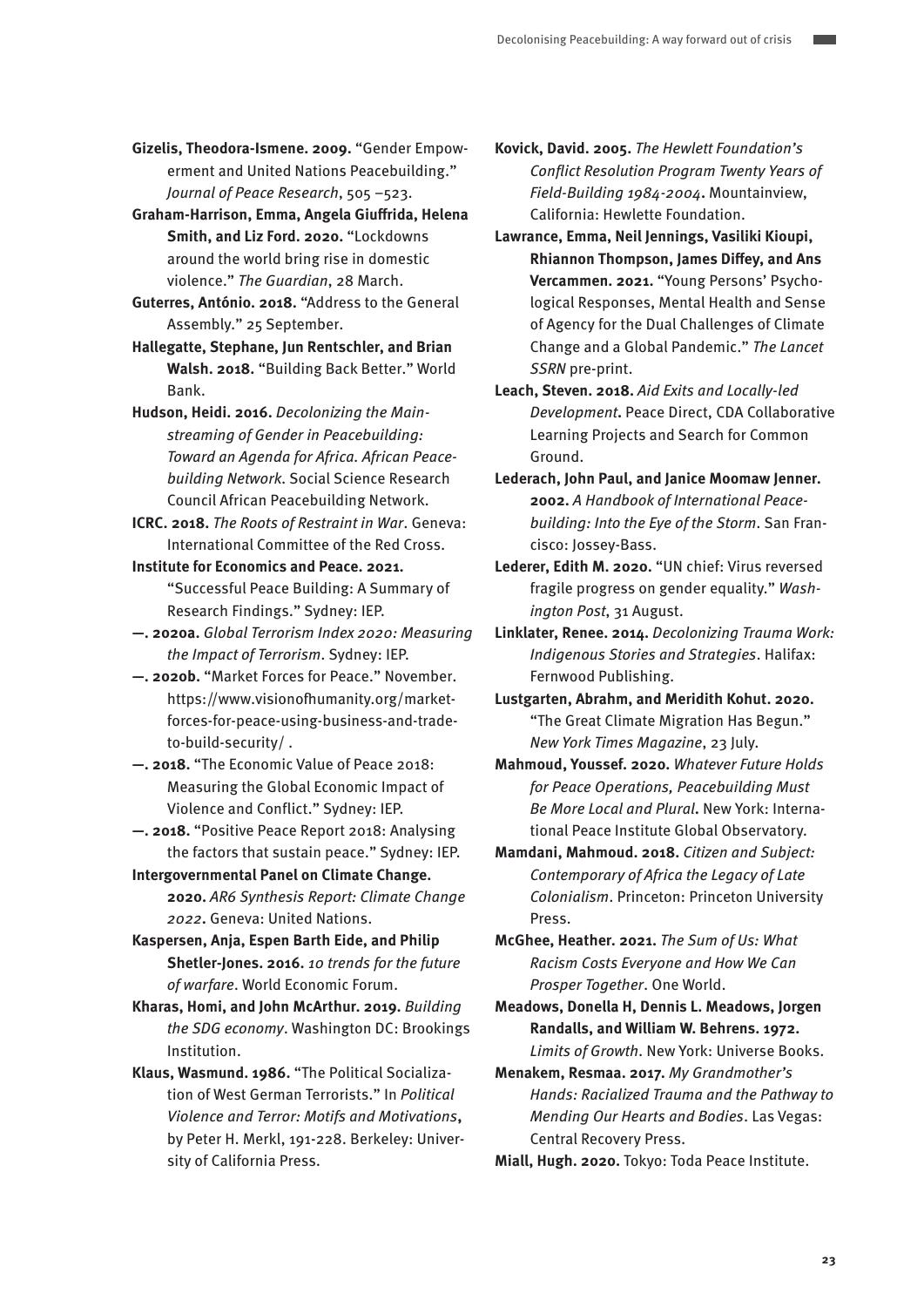- **Naraghi-Anderlini, Sanam. 2018.** Challenging Conventional Wisdom, Transforming Current Practices: A Gendered Lens on PVE**.** Dialogue Series No. 13, Bonn: Berghof Handbook.
- **Ndlovu-Gatsheni, Sabelo. 2017.** "Decolonising research methodology must include undoing its dirty history." The Conversation**,** 26 September.
- **OECD. 1996.** Shaping the 21st Century: The Contribution of th Development Co-operation**.**  Organization for Economic Co-operation and Development (OECD) - Development Assistance Committee (DAC).
- **Ojendal, Joakim, Isabell Schierenbeck, and Caroline Hughes. 2017.** The 'Local Turn' in Peacebuilding The Liberal Peace Challenged. New York: Routledge.
- **Okai, Asako. 2020.** Mental Health and Psychosocial Support in Peacebuilding. UN Development Program.
- **Omer, Atalia. 2019.** Days of Awe: Reimagining Jewishness in Solidarity with Palestinians**.**  Chicago: University of Chicago Press.
- **—. 2020.** "Decolonizing religion and the practice of peace: Two case studies from the postcolonial world." Critical Research on Religion 8  $(3)$ : 282.
- **O'Neill, Cathy. 2017.** Weapons of Math Destruction. New York: Broadway Books.
- **Paige, Shannon. 2020.** Time to Decolonise Aid**.**  Global Consultation Report from Peace Direct, Adeso, Alliance for Peacebuilding, and Women of Color Advancing Peace, Security, and Conflict Transformation.
- Paris, Roland. 2002. "International peacebuilding and the 'mission civilisatrice'." Review of International Studies 637-656.
- **Parlevliet, Michelle. 2022 (forthcoming).** Do Try This at Home: Peacebuilding in Our Backyard**.**  Berlin: Berghof Foundation.
- **Perito, Robert. 2007.** Guide for Participants in Peace, Stability, and Relief Operations. Washington, DC: Endowment of the United States Institute for Peace.
- **Peterson, Dana M, and Catherine L. Mann. 2020.**  Closing the Racial Inequality Gaps: The Economic Cost of Black Inequality in the U.S**.**  Citigroup.
- **Petrus, Clara, and et al. 2018.** "Neural and Behavioral Correlates of Sacred Values and Vulnerability to Violent Extremism." Frontiers in Psychology**.**
- **Pospisil, Jan. 2020.** The Ungovernance of Peace: Transitional Processes in Contemporary Conflictscapes. Stadtschlaining, Austria: Austrian Study Centre for Peace and Conflict Resolution .
- **Quijano, Aníbal. 2007.** "Coloniality and Modernity/ Rationality." Cultural Studies 21 (2): 168-178.
- **Richmond, Oliver P. 2010.** Palgrave advances in peacebuilding : critical developments and approaches. London: Palgrave Macmillan UK.
- **—. 2006.** "The problem of peace: understanding the 'liberal peace'." Conflict, Security, and Development 291-314 .
- **Robinson, Karen Barnes. 2016.** Handbook on Integrating Gender into Peacebuilding and Statebuilding**.** The Hague: Cordaid.
- **Rotmann, Philipp. 2021.** "Managing the Risks of Stabilization: Germany's New Assessment Tool." PeaceLab. 12 January. Accessed 12 2021. https://peacelab.blog/2021/01/ managing-the-risks-of-stabilizationgermanys-new-assessment-tool .
- **Sabaratnam, Meera. 2013.** "Avatars of Eurocentrism in the critique of the liberal peace." Security Dialogue 44 (3).
- **Schirch, Lisa. 2020.** 25 Spheres of Digital Peacebuilding and PeaceTech**.** Tokyo: Toda Peace Institute.
- **—. 2013.** Conflict Assessment and Peacebuilding Planning: Toward a Participatory Approach to Human Security. Boulder: CO: Kumarian.
- **—. 2021b.** Social Media Impacts on Conflict and Democracy: The Techtonic Shift. Sydney: Routledge Press.
- **—. 2018.** The Ecology of Violent Extremism: Perspectives on Peacebuilding and Human Security. London: Rowman Littlefield.
- **—. 2021a.** "QAnon and Mass Digital Radicalization: Peacebuilding and the US Insurgency." Toda Peace Institute Global Outlook, 21 January.
- **Schirch, Lisa, and Deborah Mancini-Griffoli. 2016.**  Local Ownership in Security: Peacebuilding Case Studies of Civil-Military-Police Coordination. The Hague: Global Partnership for the Prevention of Armed Conflict .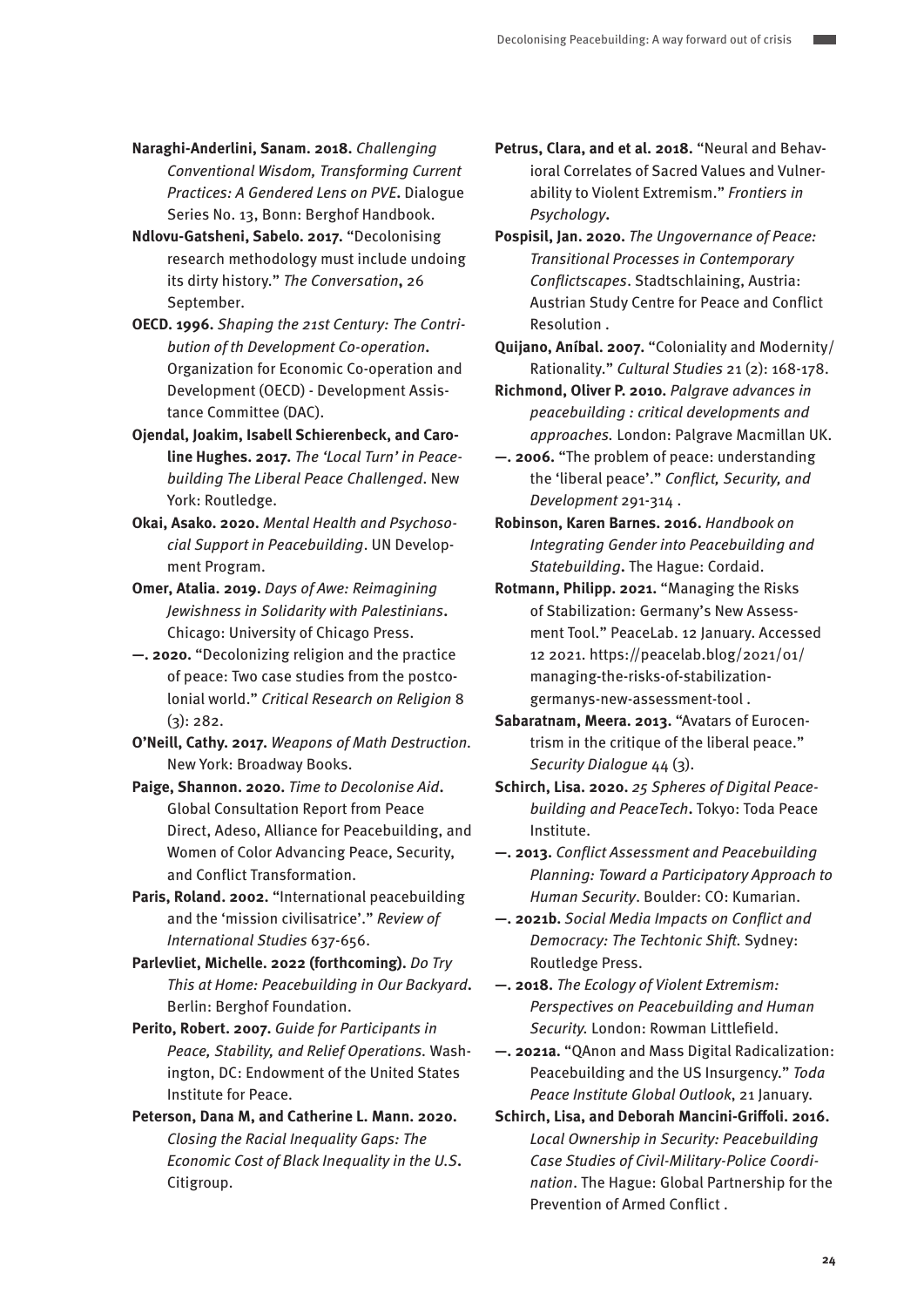**Schwab, Klaus. 2020.** "Now is the time for a 'great reset'." World Economic Forum, 3 June.

**Selby, Jan, Omar Dahi, Mike Hulme, and Christiane Fröhlich. 2017.** "Climate change and the Syrian civil war revisited." Political Geography, 253-255.

**SIPRI. 2020.** "Global military expenditure sees largest annual increase in a decade—says SIPRI—reaching \$1917 billion in 2019." SIPRI. 27 April. https://www.sipri.org/media/ press-release/2020/global-military-expenditure-sees-largest-annual-increase-decadesays-sipri-reaching-1917-billion.

**Steadman, Leanne Erdberg. 2020.** Disengagement and Reconciliation in Conflict-Affected Settings**.** Washington DC: US Institute of Peace.

**Stephan, Mari. 2020.** Mediating mass movements. Geneva: Centre for Humanitarian Dialogue.

**Strachan, Anna Louise. 2012.** Peacebuilding and economic growth**.** Governance and Social Development Resource Centre.

**Sumulong, Lakan. 2020. "**The Global Realities We're Facing as Inclusive Development Advocates." Peacebuilders Community Incorporated. 24 January.

**The Economist. 2020.** "The persecution of the Uyghurs is a crime against humanity." The Economist, 17 October.

**The World Counts. 2020.** The World Counts**.** 11 November. https://www.theworldcounts. com/challenges/planet-earth/waste/greatpacific-garbage-patch-size/story.

**Tuck, Eve, and K. Wayne Yang. 2012.** "Decolonization is not a metaphor." Decolonization: Indegeneity, Eduction & Society 1 (2): 1-40.

**Tuso, Hamdesa, and Maureen P. Flaherty. 2016.** Creating the Third Force: Indigenous Processes of Peacemaking. London: Lexington Books.

**UN Department of Economic and Social Affairs. 2018.** "68% of the world population projected to live in urban areas by 2050, says UN ." New York.

**UN High Commission on Refugees. 2020.** Mid-Year Trends 2020. UN.

**UN Security Council. December 2020.** The impact of the COVID-19 pandemic on terrorism, counter-terorism and countering violent extremism.

**United Nations. 2021.** United to Reform. https:// reform.un.org.

**Van Dyke, Nella, and Holly J. McCammon. 2010.**  Strategic Alliances: Coalition Building and Social Movements. University of Minnesota Press.

**Villanueva, Edgar. 2018.** Decolonizing Wealth: Indigenous Wisdom to Heal Divides and Restore Balance. Oakland, California: Berrett-Koehler Publishers.

**Visser, Irene. 2015.** "Decolonizing Trauma Theory: Retrospect and Prospects." Humanities 4: 250-265.

**wa Thiong'o, Ngũgĩ. 1986.** Decolosing the Mind: The Politis of Language in African Literature**.**  Nairobi: J. Currey.

**Wallensteen, Peter. 2015.** Quality Peace: Peacebuilding, Victory, and World Order. New York: Oxford University Press.

**Wheatley, Margaret. 2017.** "Who do you choose to be? An invitation to the nobility of leadership." Leadership Forum, Summer: 37-41.

**William & Mary. 2021.** What is Decoloniality? Accessed November 1, 2021. https://www. wm.edu/sites/dhp/decoloniality/index.php.

**World Bank. 2019.** Gender-Based Violence. 25 September. https://www.worldbank.org/en/ topic/socialsustainability/brief/violenceagainst-women-and-girls.

**World Economic Forum. 2019.** "Global Gender Gap Report 2020." Geneva.

**Yayboke, Erol, and Sam Brannen. 2020.** Promote and Build: A Strategic Approach to Digital Authoritarianism. Washington DC: Center for Strategic and International Studies.

**YWCA. 2019.** LGBTQ+ Survivors of Genderbased Violence **.** July. https://ywcaweekwithoutviolence.org/wp-content/ uploads/2019/08/20190809-WWV19- LGBTQSurvivorsFactSheet.pdf.

**Zachs. 2016.** "Is "War on Terror" a Boon for the Defense Industry?" Nasdaq, 5 August.